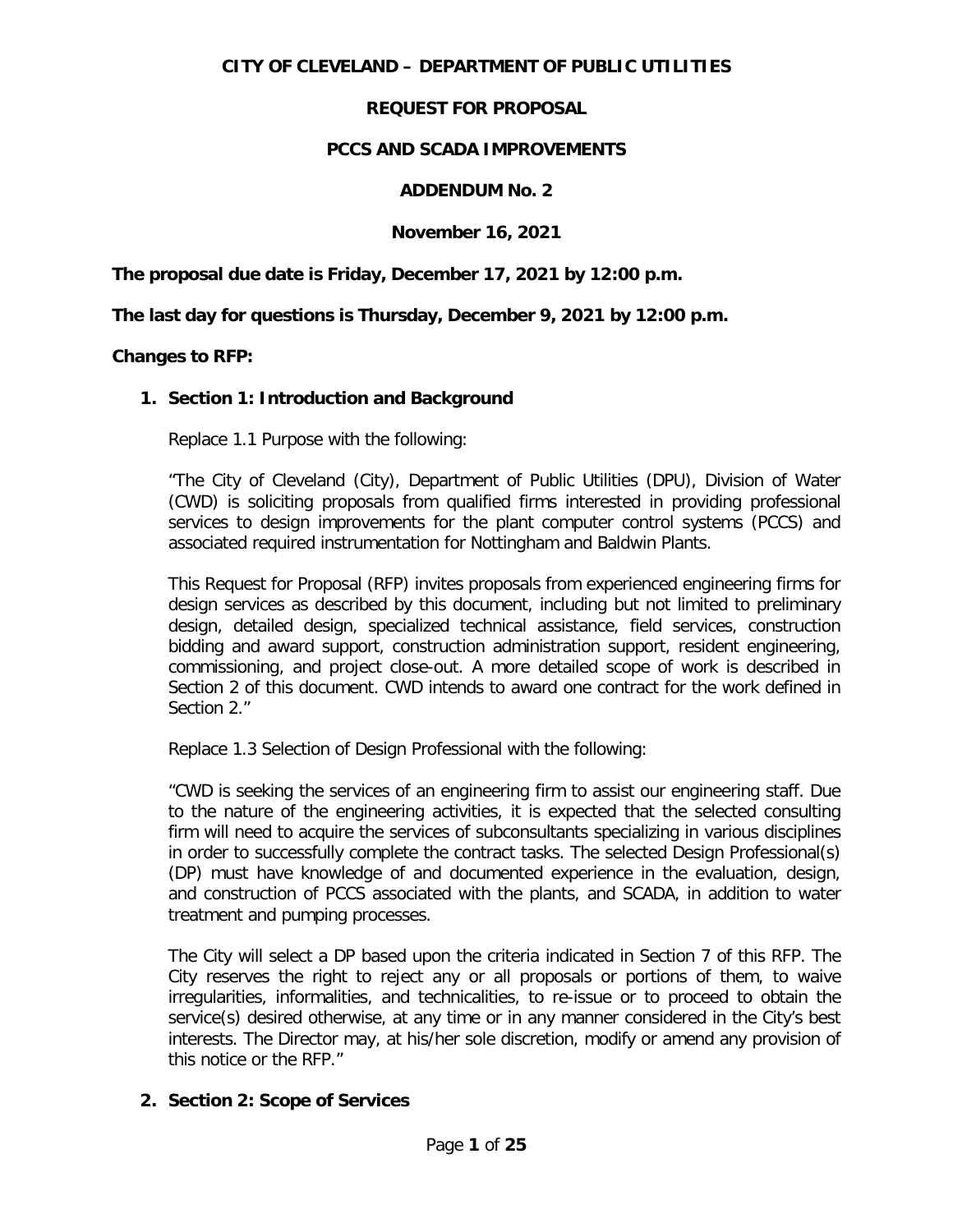# **PCCS AND SCADA IMPROVEMENTS**

# **ADDENDUM No. 2**

# **November 16, 2021**

Replace the entire Section 2 with the following:

2.1 Scope of Work

The engineering work includes: Complete detailed condition assessment, assess CWD's current standards and specifications regarding PCCS, preliminary design of PCCS and SCADA improvements at Nottingham and Baldwin water treatment plants, detailed design of improvements at Nottingham and Baldwin water treatment plants, bidding and award assistance, construction administration, commissioning, and closeout of the project. The consultant design shall assess existing equipment such as programmable logic controllers, field instruments and devices, software, remote terminal units, human machine interface equipment, and other related instrumentation and control equipment in terms of end of life, technical support, availability of parts, and operational functionality. The control system depends heavily on the end devices such as instruments, valve actuators, gate actuators, and motor controls. The DP shall also solicit information from operation staff regarding issues with existing processes and how to improve PCCS of the plants.

The scope of work as described in this section provides planning-level information and is intended to provide information to the consultant for preparing an estimate for the engineering fee.

- 1. The Base Work includes the following Tasks:
	- Task 1: Detailed Condition Assessment Task 2: Standards and Specifications
	-
	- Task 3: Nottingham and Baldwin Preliminary Design
	- Task 4: Nottingham and Baldwin Detailed Design
	- Task 5: Bidding and Award Assistance
	- Task 6: Construction Administration and Resident Engineering Support
	- Task 7: Commissioning, O&M Manuals, and Training
	- Task 8: Project Closeout (including Ten Month after Use Inspection)
- 2. The DP shall review and assess all prior condition assessments, recommend improvements, and shall take complete ownership of the design.
- 3. The DP is cautioned that variations in the final design direction from the scope of work will not justify additional fees. It is expected that experienced DPs will make reasonable estimates of the final magnitude of work required. DP's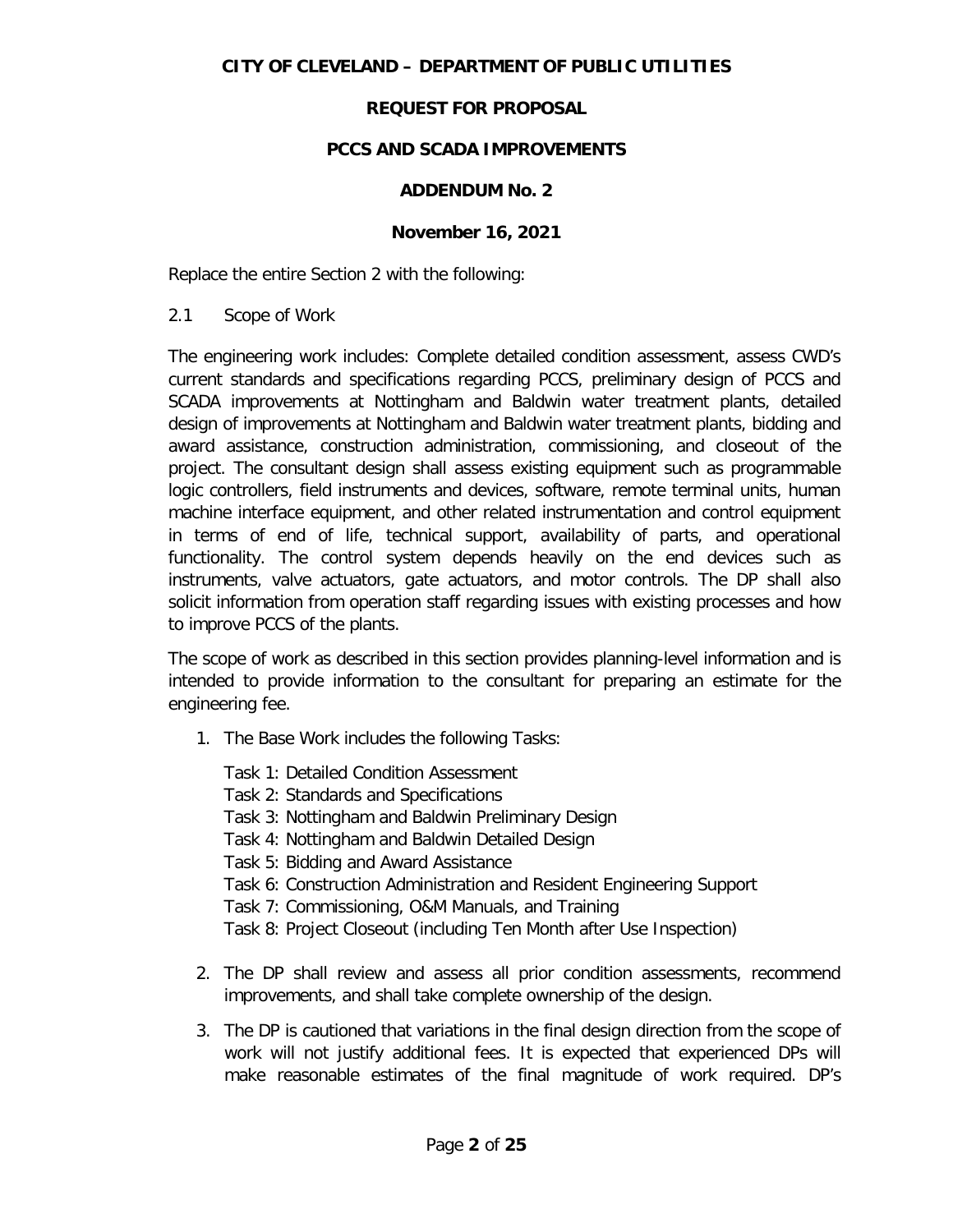# **PCCS AND SCADA IMPROVEMENTS**

### **ADDENDUM No. 2**

#### **November 16, 2021**

contract fee shall not be increased or modified if alternatives are recommended and/or accepted by CWD.

- 4. The DP shall assume full responsibility for itself and its subconsultants. The DP is responsible for meeting the scope of services as described in this document. The DP shall communicate in all instances on behalf of its subconsultants.
- 5. The DP shall manage its own personnel and those of its subconsultants with the common goal of fulfilling the needs of CWD and the requirements of the contract.
- 6. The DP is responsible for conducting technical evaluations of issues and alternatives and for presenting its evaluation and recommendations in Technical Memoranda (TM) throughout the project for each discipline. TMs should include a discussion of life-cycle costs (capital and operations and maintenance). The DP should not ask for direction but rather present evaluations in sufficient detail along with recommendations that represent the most technically and fiscally desirable solution. The TMs shall serve to document the evolution of the design.
- 7. TMs shall be developed as appropriate and whenever requested by CWD. However, most TMs are expected in the preliminary stages of the design, in order to facilitate CWD decision-making.
- 8. DP shall provide adequate staff, both technical and administrative, to fulfill the requirements of its contract and to produce the required deliverables per the defined schedule. Personnel with demonstrated knowledge and experience in defined scope of services shall be assigned throughout design, bidding and award, construction, and closeout.
- 9. The DP Project Manager shall be a Licensed Professional Engineer in the State of Ohio. The Project Manager shall be knowledgeable about and responsible for execution of the contract from start to finish. The Project Manager shall have the authorization to assign resources and make decisions on behalf of the DP. Project Manager shall have a minimum of 15 years related experience managing projects similar in size, scope, and complexity to this project.
- 10. The DP Resident Engineer (RE) shall be a Licensed Professional Engineer in the State of Ohio who is knowledgeable of the project scope and dedicated to the project throughout the construction and close-out phases. The RE shall be the DP's full-time onsite representative responsible for coordination between DP's home office and onsite Contractor(s). The RE shall have a minimum of 10 years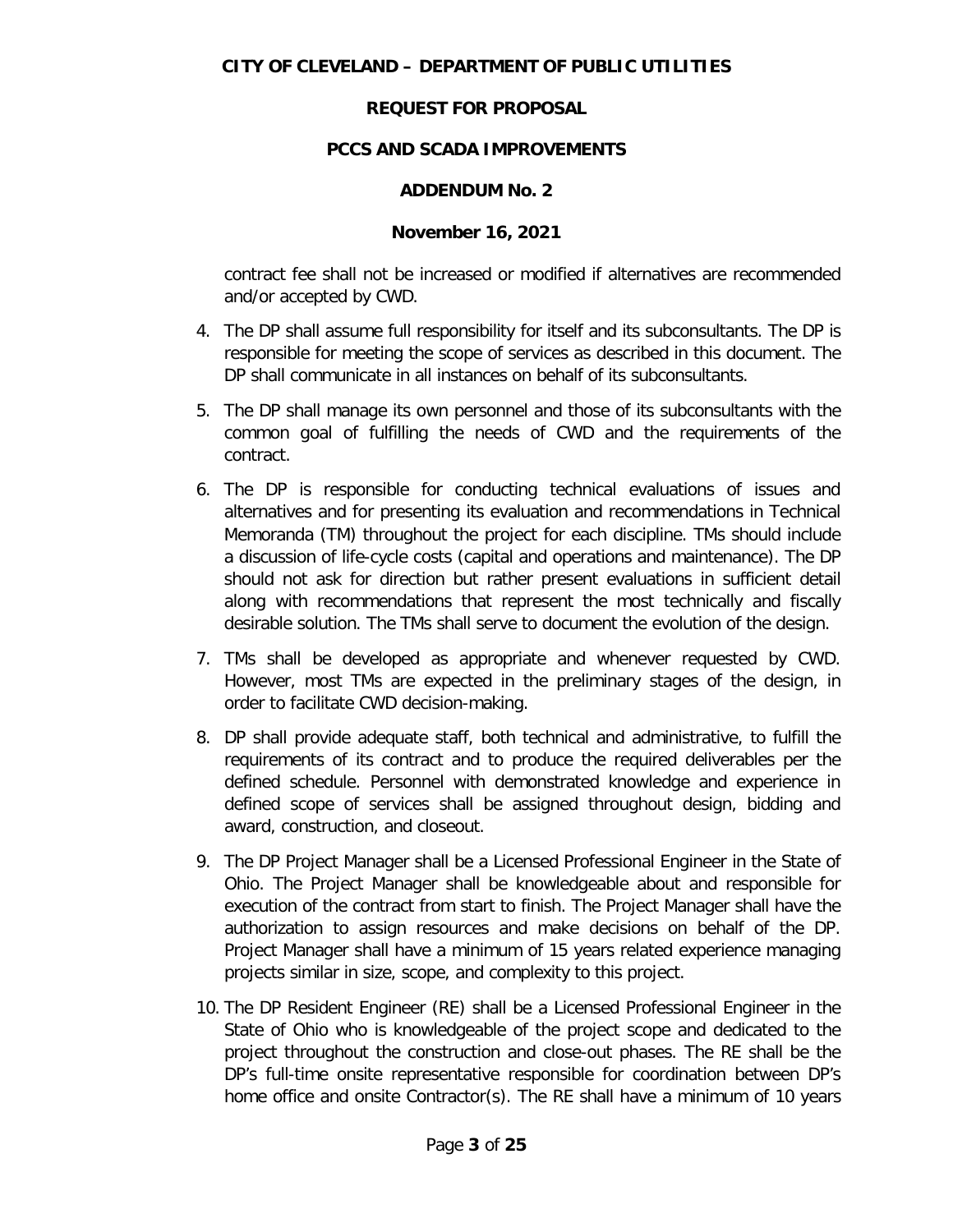# **PCCS AND SCADA IMPROVEMENTS**

### **ADDENDUM No. 2**

# **November 16, 2021**

related work with experience in projects similar in size, scope, and complexity to this project. The RE shall be assigned to the project for the duration of construction and project closeout.

- 11. Within 10 business days of the kickoff meeting, the DP shall provide a detailed project schedule in MS Project and a detailed "schedule of values" for the Base Work. These schedules shall be used to monitor progress and for invoicing by the DP. Both will require CWD approval.
- 12. The following submittals and presentations to CWD stakeholders are required. Number of copies shall be determined by the CWD project manager, and printing expenses are compensable.
	- Task 1: Detailed Condition Assessment
	- Task 2: 60%, 90%, and 100% submittals of standards and specifications shall be submitted.
	- Task 3: A Preliminary Design Report (PDR) for Nottingham and Baldwin shall be submitted. The PDR shall be followed by at a presentation to CWD and a revised version shall be submitted with the final bid documents. 30% plans and specifications shall be submitted after the PDR review.
	- Task 4: Detailed Design for Nottingham and Baldwin. Plans and specifications submittals shall be required at the 60%, 90%, and 100% design stage. A presentation shall be required following the 60%, and 90% design submittals to selected CWD staff.
	- Task 5: Addenda to bidding and award documents as required. Copies of Conformed to Contract (CTC) documents, which incorporate the changes via addenda into the project drawings and specifications.
	- Task 6: Schedule of values, daily construction reports, testing and calibration results.
	- Task 7: Operations and Maintenance manuals, and training.
	- Task 8: Final acceptance certificate, Record Drawings, other project records, punch list, and 10 month report.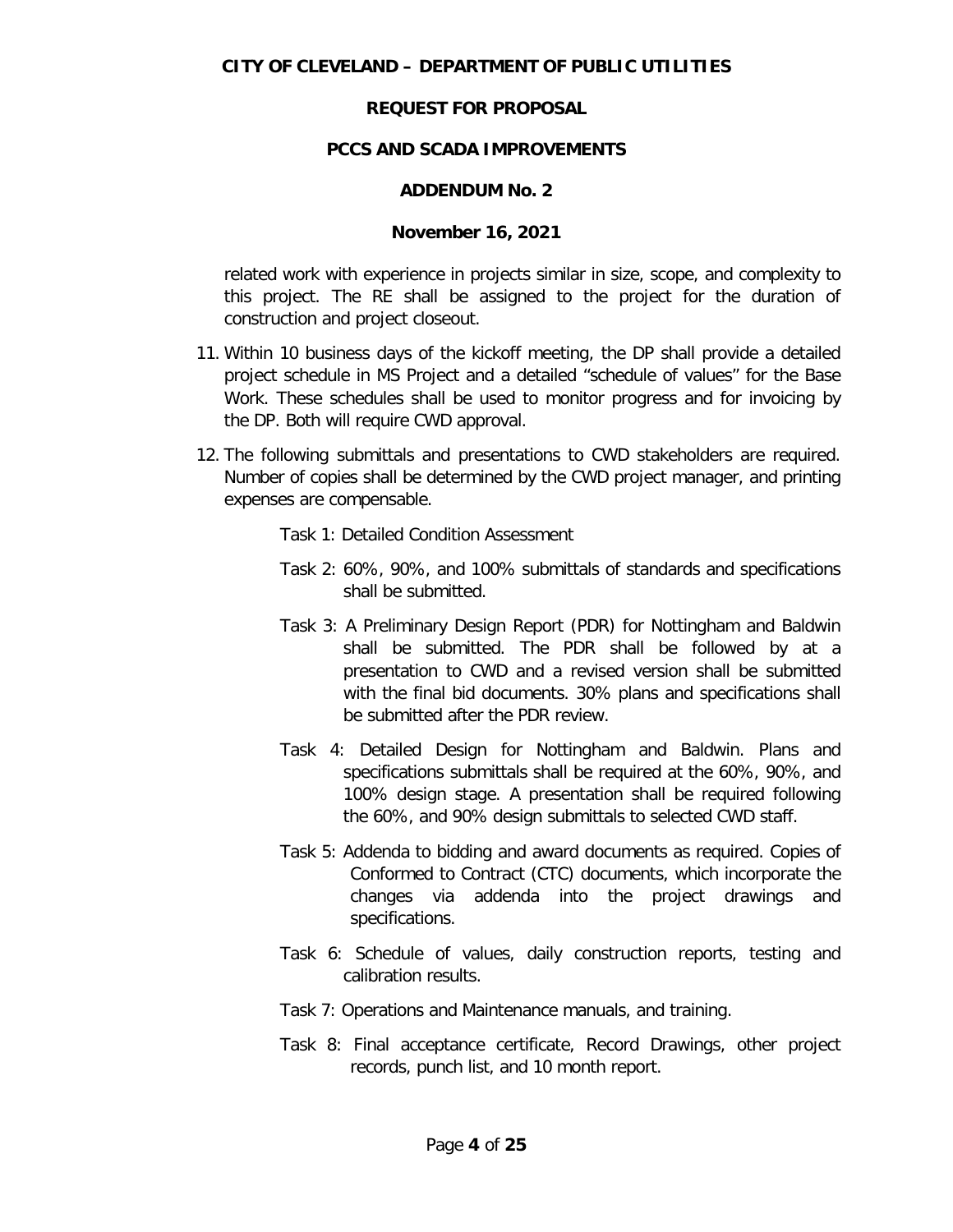# **PCCS AND SCADA IMPROVEMENTS**

#### **ADDENDUM No. 2**

#### **November 16, 2021**

Other duties are noted in detailed descriptions of each task. Meeting responsibilities are not noted in this section.

- 2.2 Preliminary Design
- 2.2.1 Review of previous preliminary condition assessments. Perform any needed Plant visits to confirm, update, and complete the condition assessment. Provide general plan for PCCS improvements. See Roadmap (Appendix D).
- 2.2.2 Standards and Specifications review and assessment. CWD shall provide DP with current standards and specifications. The DP shall submit 60%, 90%, and 100% revised standards and specifications. The DP shall track changes to facilitate CWD's review of revisions. CWD's intent is to standardize the PCCS and related instruments in all four Plants.
- 2.2.3 Preliminary Design Report (PDR) for Nottingham and Baldwin Plants. The PDR is a detailed description of the scope of work with the basis of design, descriptions, sketches, and a conceptual design. The PDR shall include key operational and equipment parameters for PCCS and SCADA to allow temporary data buffering. Instrumentation and controls, electrical, HVAC, and structural disciplines shall be included in the PDR as necessary.
- 1. The PDR shall summarize in narrative format the existing conditions, provide a list of proposed equipment and its suppliers, identify required plant outages, and provide a preliminary schedule for design and construction.
- 2. The PDR shall summarize in tabular format by discipline the design parameters of the project including, but not limited to, ratings, capacities, design standards, design parameters, and regulations/codes by unit process and facility to be followed in the design.
- 3. The DP shall include a list of needed permits and a schedule for obtaining those permits with the PDR submittal.
- 4. Electrical improvements include but are not limited to the following:
	- 4.1. Specifying new electrical feeds for the new equipment. New or existing I/O cabinets may be required.
	- 4.2. Coordinating the removal of existing electrical equipment with the installation of new systems.
	- 4.3. Providing temporary power to facilitate construction activities as needed.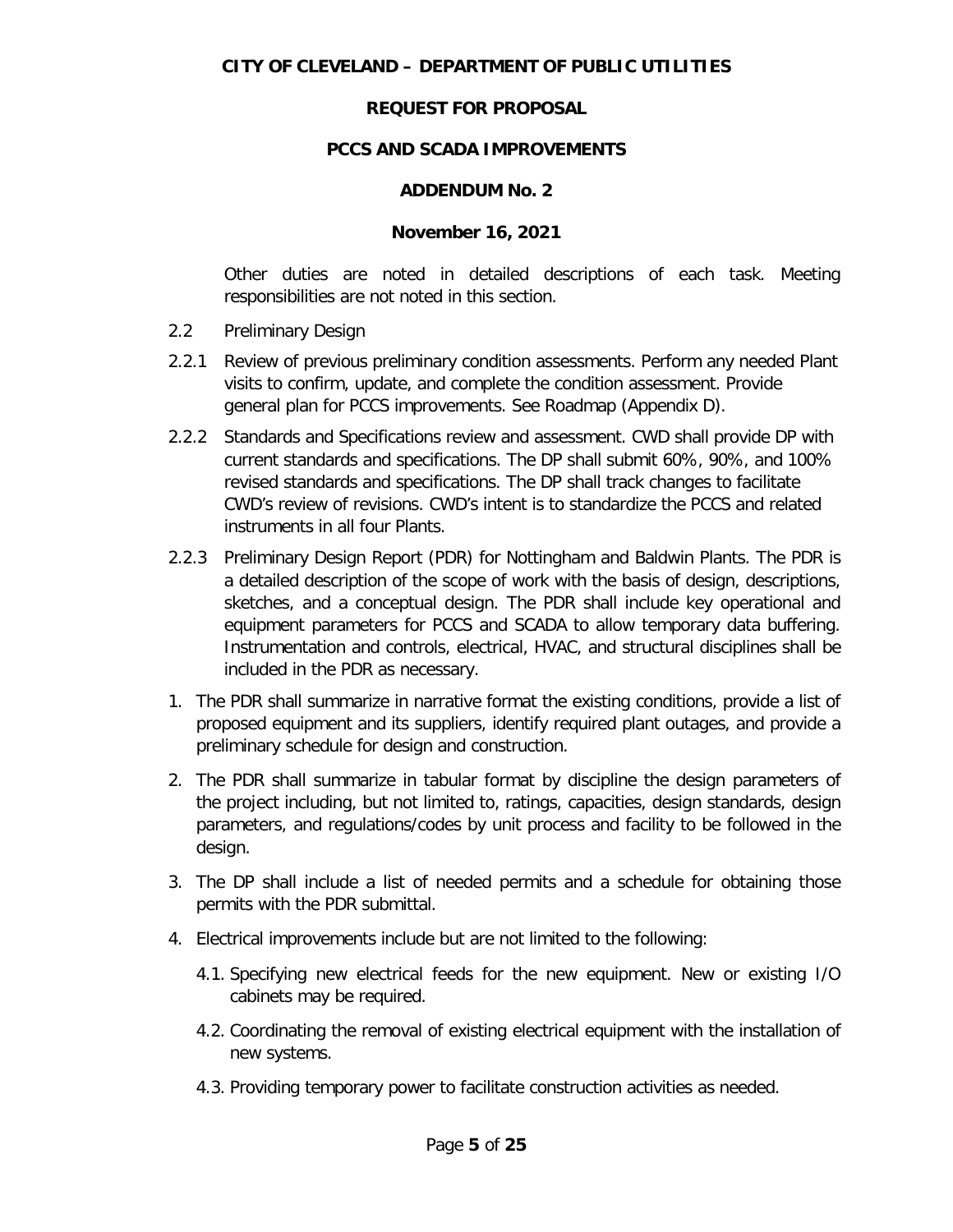# **PCCS AND SCADA IMPROVEMENTS**

### **ADDENDUM No. 2**

#### **November 16, 2021**

- 5. The PDR shall include the Preliminary Design Issues Resolution Matrix. This shall be followed by a review presentation in order to facilitate decisions on outstanding issues and options.
- 6. Perform AACE Class 5 cost estimate for planned improvements.
- 7. The PDRs shall be updated and maintained current as design progresses.
- 2.2.4 30% Design for Each Plant

The 30% Design submittals (preliminary drawings and specifications) shall be a part of Task 3. Essential investigations and evaluations for the engineering work shall be completed by the end of this stage. The DP shall submit several sets of the preliminary drawings and Technical Specifications, CSI Division 1 through 50, in accordance with the CWD Master Specifications (to be provided by CWD) and as revised in Task 2 for review. Specifications shall address only the project scope of work and should exclude items not applicable to the current project. The DP shall prepare any and all specification sections required for the projects which are not included as part of the CWD Master Specifications. This shall be followed by a review presentation and a "Decisions Matrix" submittal in order to facilitate decisions on outstanding issues and options.

2.3 Detailed Engineering Design for Nottingham and Baldwin Plants

The designer may be permitted to proceed with the detailed design while the preliminary design is being reviewed. However, this shall require CWD approval. The sequence and timing of the detailed design may change based on the findings of the preliminary design phase and any operational, regulatory, or other constraints identified in the preliminary design.

The specifications shall be developed to detail requirements to ensure that the work is performed in such a way as to prevent hazards to the conveyance of safe water through the plants and ensure the safety of construction personnel performing the work. The specifications shall include requirements for the Contractor to coordinate work with plant operations. The specifications shall include identification of all governmental agencies that may have current and future requirements at the plants and a listing of all known regulations that may need to be addressed in the project.

The DP shall note that the following is important to CWD: replacement of PLCs and master stations; replacement and/or programming non-compatible and nonfunctioning instruments shall be required so that all instruments are functioning; integration of all parts of the system; programming shall be performed by qualified factory-trained Rockwell Automation representative.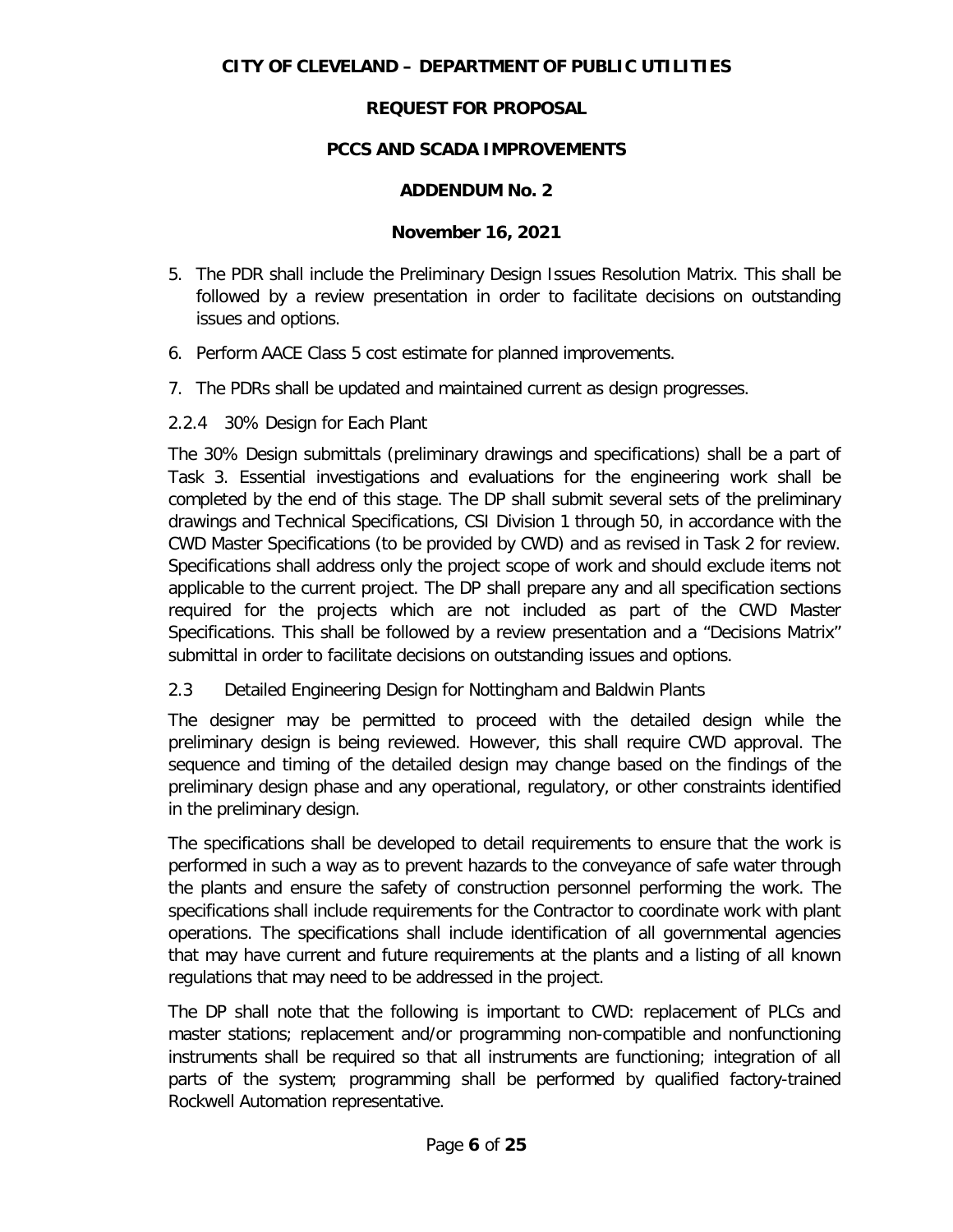# **PCCS AND SCADA IMPROVEMENTS**

# **ADDENDUM No. 2**

# **November 16, 2021**

This task shall include (a) 60% and 90% design submittals, each with a presentation to CWD stakeholders and subsequent modifications or additions as suggested, and (b) a 100% submittal of engineering plans and specifications (together with CWD boilerplate bid document language), that may be used directly as bidding documents for construction.

1. Sixty Percent Detailed Design

The 60% Design submittal shall include, but not be limited to, Detailed Design drawings (90% of all drawings at least 60% complete):

- Updated list of all drawings anticipated at completion of the design (in drawing format) with included drawings in bold type font
- Draft Specifications
- Hazardous material mitigation requirements (as applicable)
- Updated project schedule
- Construction schedule and proposed sequence of work including major milestones and required plant outages
- Updated list of related projects, dependencies, and coordination issues
- Updated list of approved equipment manufacturers
- Updated list of anticipated equipment, including proposed manufacturers, size, number, etc. List shall be in format as approved by CWD for integration into CWD's work management system
- Updated list of required permit status
- Updated list of all TM to date
- 30% Issues Resolution Matrix
- Detailed cost estimate (in CSI format) with contingencies and allowances
- Quality control documentation from DP's internal review
- 2. Ninety Percent Detailed Design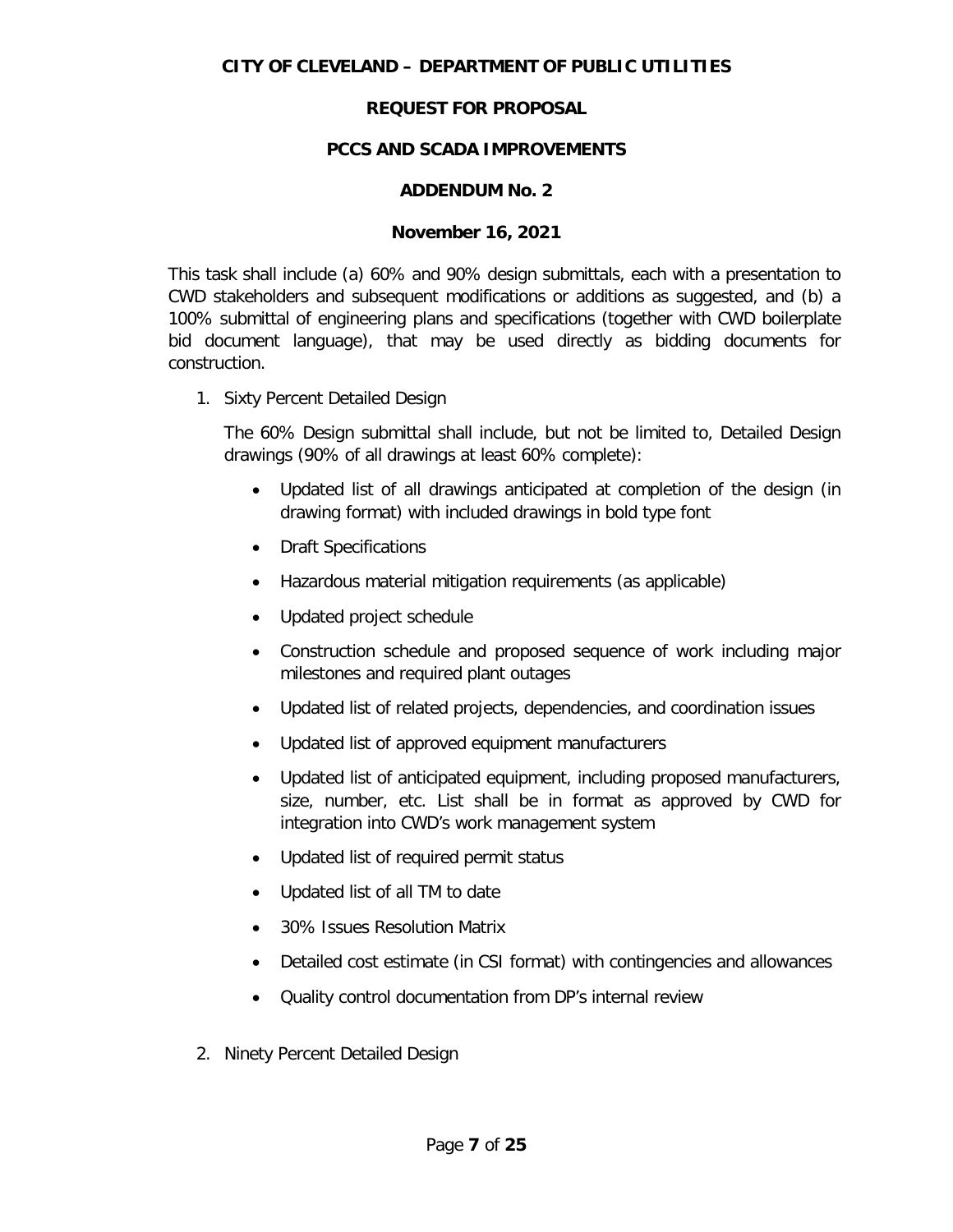# **PCCS AND SCADA IMPROVEMENTS**

# **ADDENDUM No. 2**

# **November 16, 2021**

The 90% Design submittal shall include, but not be limited to Detailed Design drawings (95% of all drawings at least 90% complete):

- Updated list of all drawings anticipated at completion of the design (in drawing format) with included drawings in bold type font
- Draft specifications (including boiler plate Front End and CSI Division 1)
- Draft Bid Schedule of Items, including proposed unit pricing items, quantities, allowances, and contingencies
- Hazardous material mitigation requirements (as applicable)
- Updated design schedule
- Updated construction schedule and proposed sequence of work including major milestones and required plant outages
- Updated list of related projects, dependencies and coordination issues
- Updated list of approved equipment manufacturers
- Updated list of anticipated equipment, including proposed manufacturers, size, number, etc. List shall be in format as approved by CWD for integration into CWD's work management system
- Updated list of required permits' status. Submittal of necessary permits.
- Updated list of all TM to date
- 60% Issues Resolution Matrix
- Detailed cost estimate (in CSI format) with contingencies and allowances
- Quality control documentation from DP's internal review
- 3. One-Hundred Percent Detailed Design
	- a. The 100% Design submittal shall consist of the following:
		- Complete, checked, stamped and signed, sealed design documents (specifications and drawings)
		- The final construction cost estimate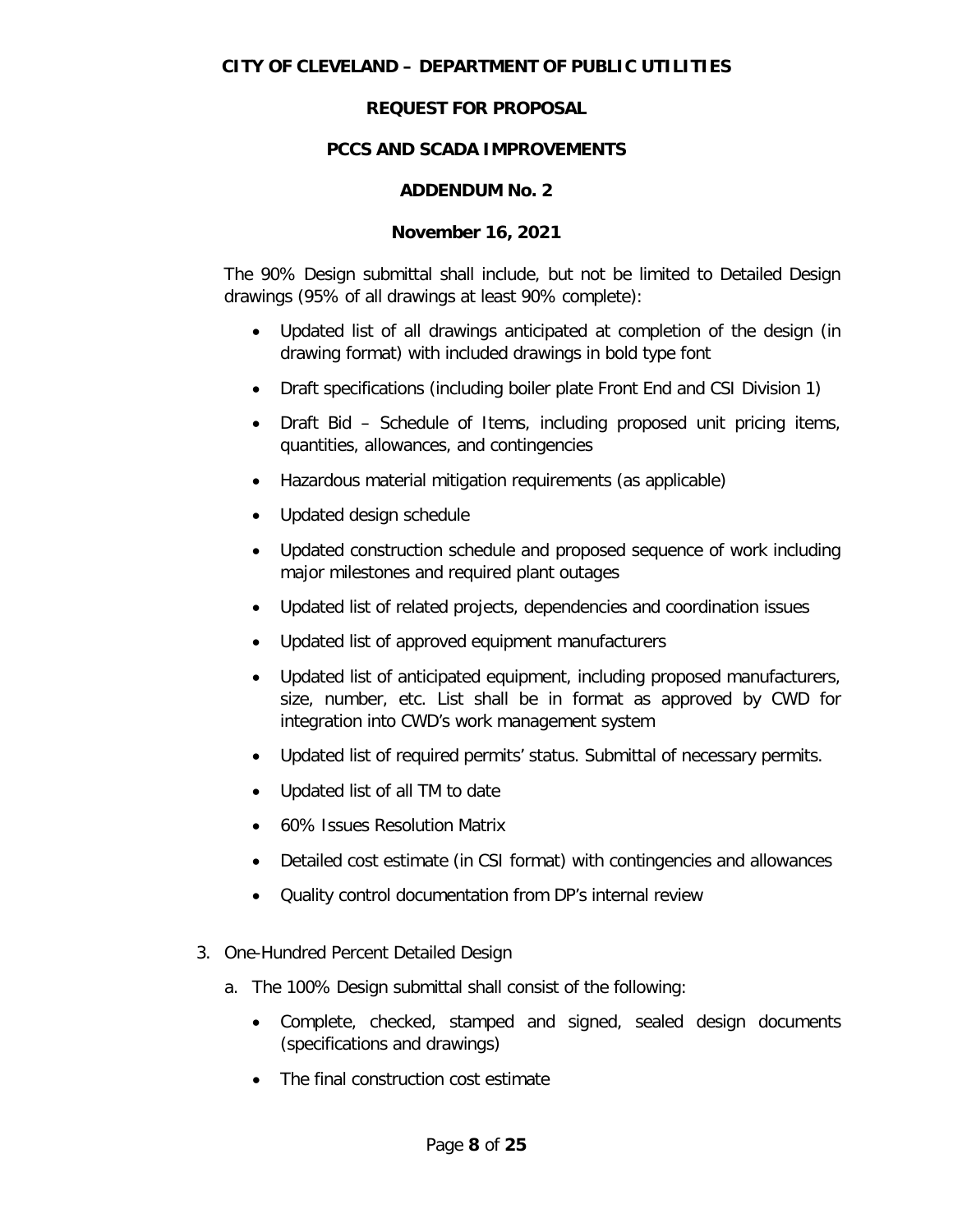# **PCCS AND SCADA IMPROVEMENTS**

# **ADDENDUM No. 2**

# **November 16, 2021**

- Construction schedule
- b. A Professional Engineer (PE) that is knowledgeable and responsible for the project and is licensed in the State of Ohio shall stamp the specifications and drawings.
- c. The DP shall be responsible for customizing the CWD Standard Contract front end (General and Supplemental Conditions) and Division 1 Specifications (to be provided) for project-specific requirements. The DP shall include any additions as required for the project.

# 2.4 Bid and Award Assistance

A PE from the DP that is knowledgeable and responsible for the project and is licensed in the State of Ohio shall stamp the specifications and drawings used for bidding.

Bidding is conducted by the City's Purchases and Supplies Division and the City enters into a contract with the construction contractor. The DP is required to assist the City and CWD in the bidding and award process.

It is the responsibility of the DP to provide CWD with hard and digital copies of completed bidding documents as required. This shall be considered a reimbursable expense.

The DP is required to attend the pre-bid meeting, prepare meeting minutes, and answer questions from prospective bidders.

Often addenda need to be issued to the contract documents and these shall to be prepared by the DP.

The DP may also be asked to evaluate the bids, render an opinion on the competence of bidders, and make recommendations accordingly.

Before the Notice to Proceed (NTP) to the construction contractor, the DP shall prepare a set of documents (specifications and drawings) that include all changes made to the originals via addenda during bidding. These documents are known as CTC documents and copies shall be distributed to the contractor and CWD.

### 2.5 Construction Support Services

The consultant shall be required to perform the following services during construction.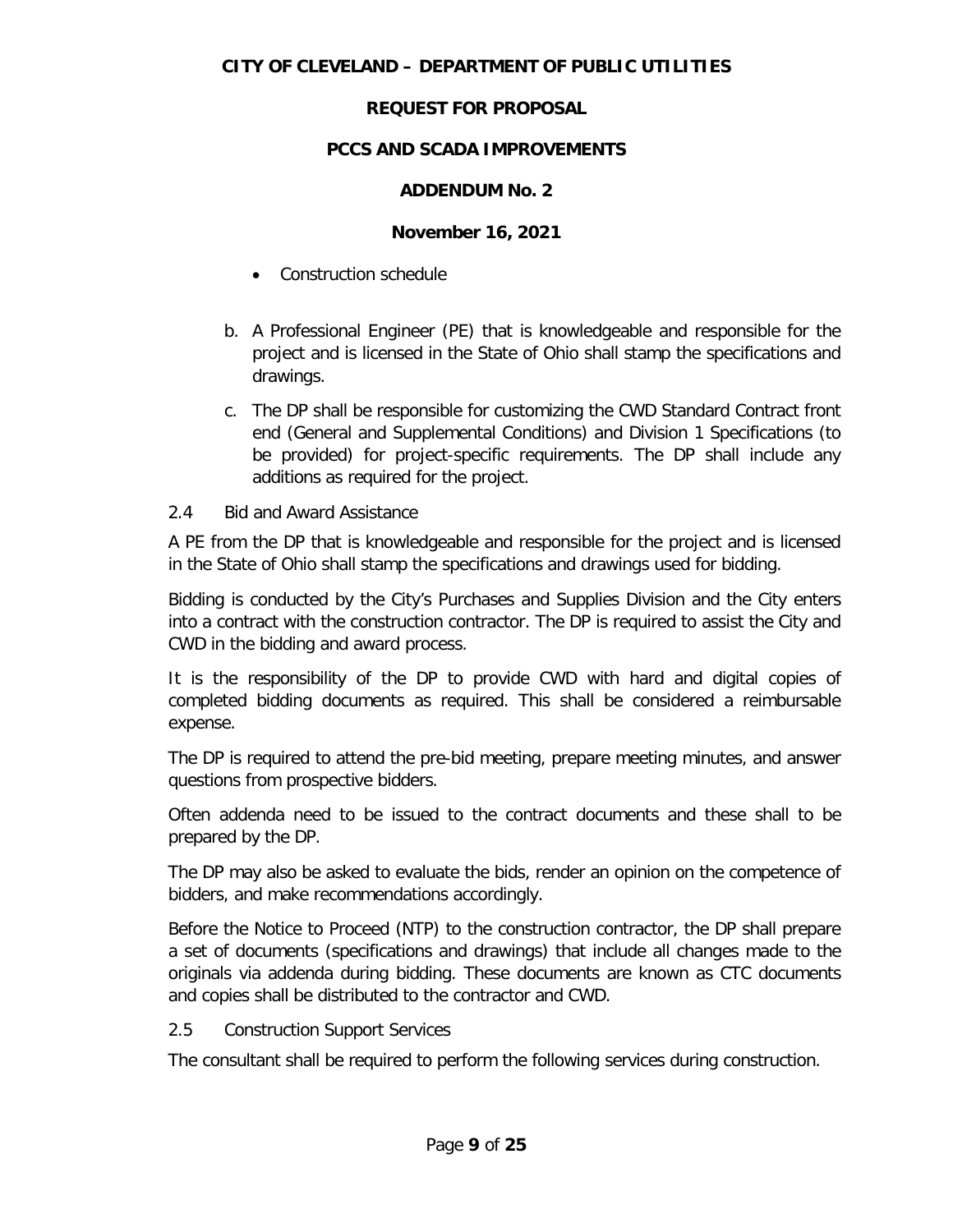# **PCCS AND SCADA IMPROVEMENTS**

### **ADDENDUM No. 2**

### **November 16, 2021**

- 1. Review and approval of all submittals in consultation with the CWD project manager and stakeholders. Every effort shall be made to return submittals to the contractor and CWD within ten days of receipt.
- 2. Identification and procurement of all permits required during project construction and WTP operation. Building plans should be submitted to City of Cleveland, Division of Housing and Permits for review and approval.
- 3. Resident engineering plus construction management services shall be provided during construction. CWD shall require a full time resident engineer and full time construction inspector.
- 4. After the NTP for construction, the DP resident engineer shall be required to prepare and approve a schedule of values for the construction, which will be used for the monthly progress payments.
- 5. The DP shall perform inspections using appropriately qualified personnel to verify that the Contractor's activities are in conformance to the contract documents and resolutions. Also, services of a structural engineer, electrical engineer, and mechanical engineer shall be required as needed.
- 6. The DP RE shall be responsible for handling all RFIs (requests for information) from the contractor, and shall co-ordinate such requests with the CWD project manager as necessary.
- 7. The DP resident engineer shall go over all monthly contractor invoices, approve or negotiate the payment with the contractor and forward these to the CWD project manager for approval.
- 8. Hazardous Material Abatement monitoring The DP shall perform inspections using appropriately qualified personnel to monitor the environmental remediation activities required of the contractor(s). The inspection shall verify that the contractor's activities are in conformance to the contract documents and OEPA and OSHA regulations.
- 9. The RE shall provide daily construction reports on the contractor's work to CWD.
- 10. The RE shall respond to any problems and conflicts encountered during construction, as directed by CWD.
- 11. Based upon the information obtained while observing the construction, the RE shall determine if such work is proceeding in accordance with the contract documents.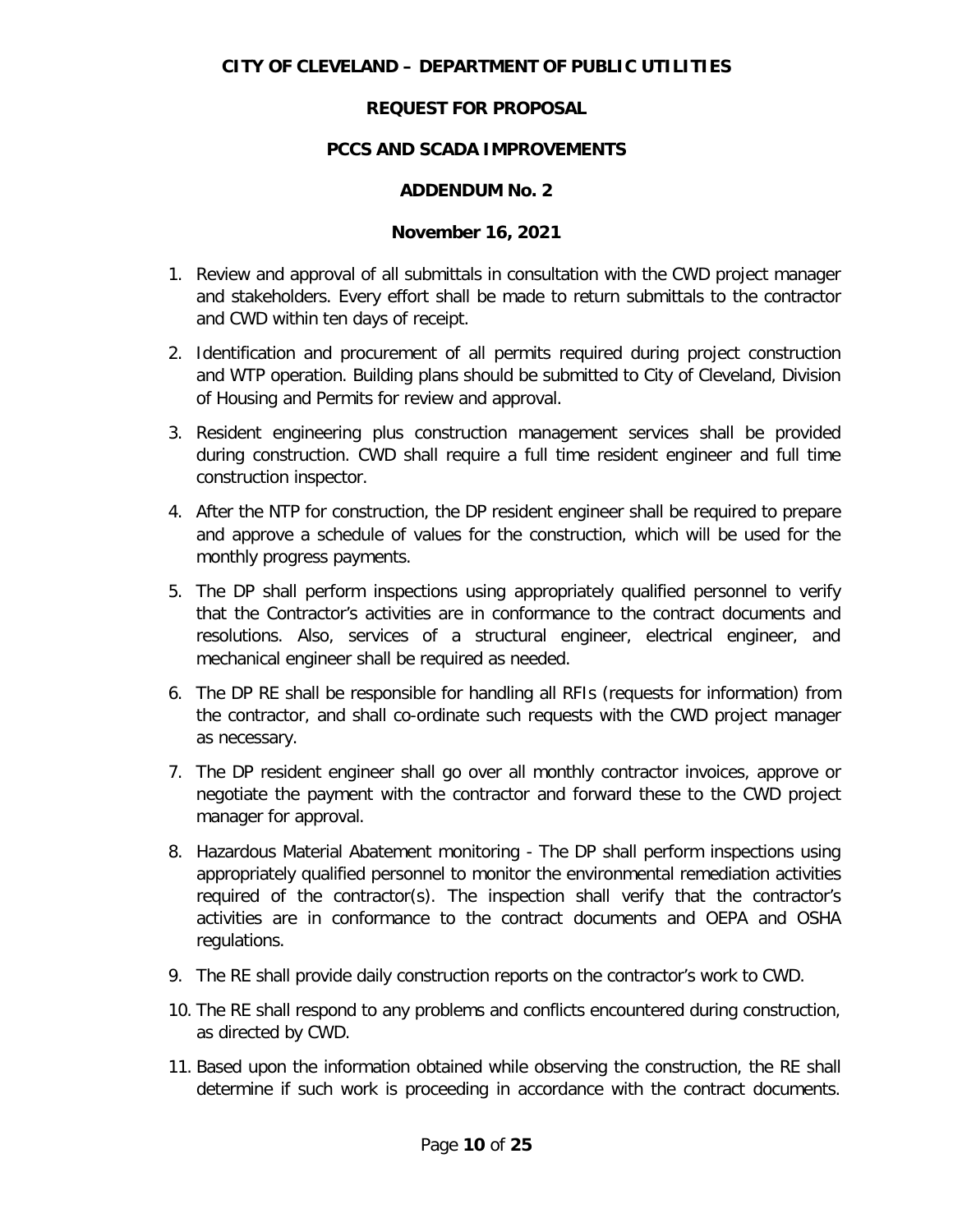# **PCCS AND SCADA IMPROVEMENTS**

### **ADDENDUM No. 2**

#### **November 16, 2021**

Where appropriate, the RE shall provide written notice to CWD of any method of construction that, in the opinion of the RE, could adversely affect the requirements of the contract documents or the construction schedule.

- 12. The RE is responsible for inspecting work for substantial completion, milestones, and final acceptance, identifying Contractor action items and issuing a construction discrepancy list (punch list).
- 13. DP is responsible for providing construction/laboratory testing services. Examples may include, but are not limited to environmental testing and hazardous materials sampling and testing.
- 14. The DP shall maintain current throughout construction a set of record drawings marked up to clearly identify changes made during construction. Changes shall be marked on prints and based on shop drawings, change orders and other data prepared by the Contractor. The DP shall maintain current throughout construction a set of record interconnection wiring drawings marked up to clearly reflect as-built field conditions.
- 15. During construction, CWD safety staff may visit the site, and CWD makes worker safety a part of the Contractor's responsibility in its construction contracts. Nonetheless, it shall be the responsibility of the DP staff to bring safety and OSHA violations to the attention of CWD in writing promptly.
- 2.6 Commissioning, Operation & Maintenance Manuals, and Project-Related Training
- 1. Commissioning: It is the intent of the City and CWD to hire a DP that will provide comprehensive engineering services for the job, from preliminary design to a fully functional PCCS at the Baldwin and Nottingham WTPs. As part of the project specifications, the DP shall define methods for testing, calibrating, and certifying equipment.

In CWD projects, the operational demonstration of each individual component is the duty of the contractor. However during commissioning, it shall be responsibility of the DP to provide assistance as requested or required to operate specific equipment or the entire PCCS for testing and operational demonstration.

2. Operations and Maintenance Manual (O&M): The DP shall prepare and deliver six CD/DVD copies of an electronic O&M manual, and test its functionality once it is loaded on the appropriate server at CWD with DPU IT staff.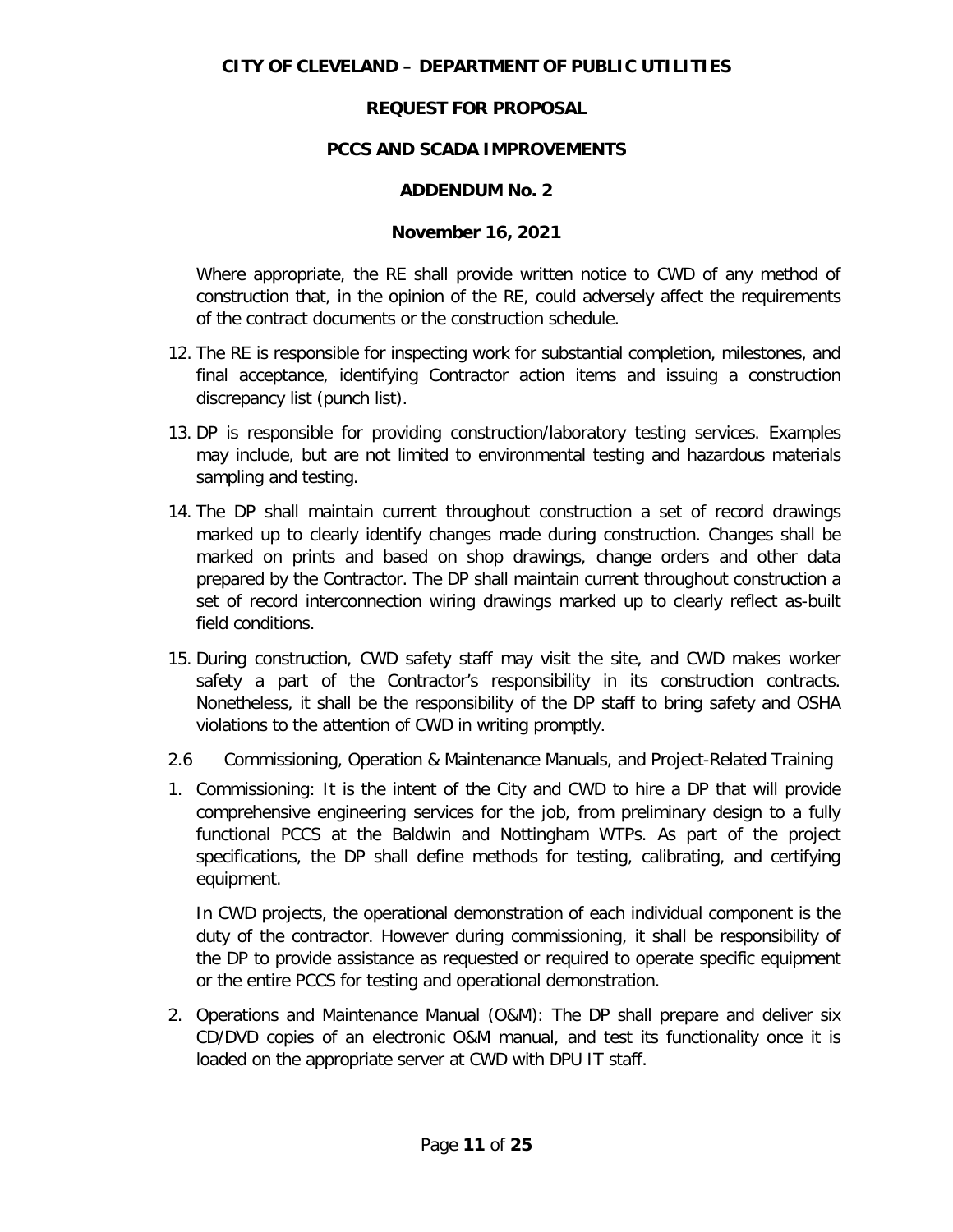# **PCCS AND SCADA IMPROVEMENTS**

### **ADDENDUM No. 2**

# **November 16, 2021**

- a. The DP shall develop a comprehensive O&M Manual and instructions using information submitted by the Contractor(s) as reference for each major system, subsystem and facility in the project that requires O&M. The DP's O&M Manuals shall include and supplement contractor-provided information.
- b. The O&M Manuals shall provide clear, concise (step-by-step) instruction in standard text format to supplement information provided by the contractor regarding starting, operating, and shutting down equipment and systems. Terminology used shall accurately reflect nomenclature of equipment labels, name tags, etc. to minimize an operator's misinterpretation of the instructions.
- c. The O&M Manuals shall address operating specifications and parameters, preventive maintenance recommendations and schedule, corrective maintenance information, troubleshooting methods.
- d. The O&M Manuals shall include other information deemed appropriate by CWD. O&M Manual format shall be determined by CWD.
- e. CWD maintains a Web-based O&M. The DP may be required to load the content of the prepared O&M Manuals to the CWD electronic format and validate that it is functional. This work shall be compensated on a level of effort basis and fee shall be negotiated with the DP, when the work is performed.
- 3. Project-Related Training: During commissioning of the PCCS and at each plant the DP shall be responsible for arranging and providing training to CWD personnel through its senior staff (approved by CWD) or paid vendor staff.
- 2.7 Close-Out Services
- 1. The DP shall prepare a punch list toward the end of the construction together with the CWD project manager and CWD stakeholders and take steps to ensure that the contractor addresses all concerns.
- 2. The DP will be responsible for approving the contractor's final invoice and certifying that the project can be accepted. The DP will be required to sign the "Project Final Acceptance" certificate.
- 3. Project Records
	- a. The DP shall submit a set of Record Drawings for each plant at the conclusion of the project. Drawings shall conform to the CWD Engineering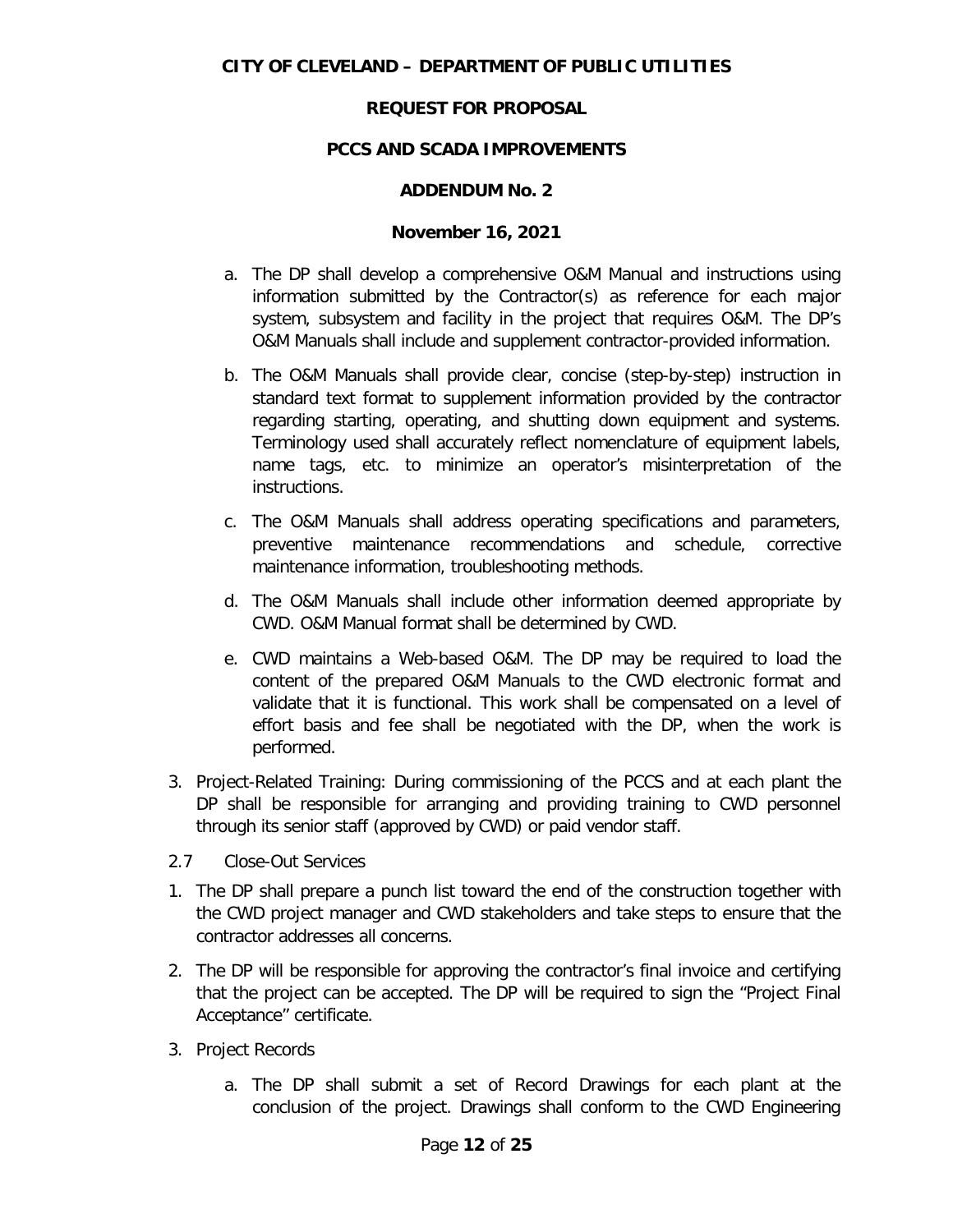# **PCCS AND SCADA IMPROVEMENTS**

### **ADDENDUM No. 2**

### **November 16, 2021**

Standards and shall incorporate data, information, sketches and working drawings that reflect the "as-built" condition of the equipment/system, including RFIs, change orders, etc.

- b. Record Drawings (including point to point instrument loop diagrams and interconnect wiring diagrams) shall be submitted to CWD within four weeks of Contractor's Final Acceptance.
- c. DP shall provide fully executed instrument data sheets for each installed control and/or monitoring equipment.
- d. The DP is required to compile and provide electronic records in a format approved by CWD of all important project documents, such as, contractor submittals, correspondence, change orders and invoices.
- 4. Ten-Month Follow-Up Inspection
	- a. DP shall perform an inspection of the facility system(s) and consult with Control Center staff regarding operational problems as part of this project approximately ten months following Project Final Acceptance.
	- b. The purpose of the inspection is to ensure that the installed work is functioning as per design and to identify any issue which may require attention prior to expiration of the Contractor's warranty.
	- c. DP shall submit a report to CWD which includes, but is not limited to, a detailed list of equipment inspected, the current condition of the equipment, whether or not the equipment is performing as designed, operational issues, and if any, recommended actions to be taken.

### 2.8 Project Meetings

Meetings are an integral part of the project and are used for communication, presentation, and discussion of the many aspects of design, implementation, and coordination. DP's fee for attending and preparing for meetings throughout the life of the project, whether planned or unplanned, shall be included in the DP's proposed fee. Within 10 business days of the NTP, the DP shall be required to attend a project kick-off meeting with CWD.

1. The DP Project Manager shall attend as minimum, biweekly meetings to thoroughly present and review project issues throughout the course of the project including construction.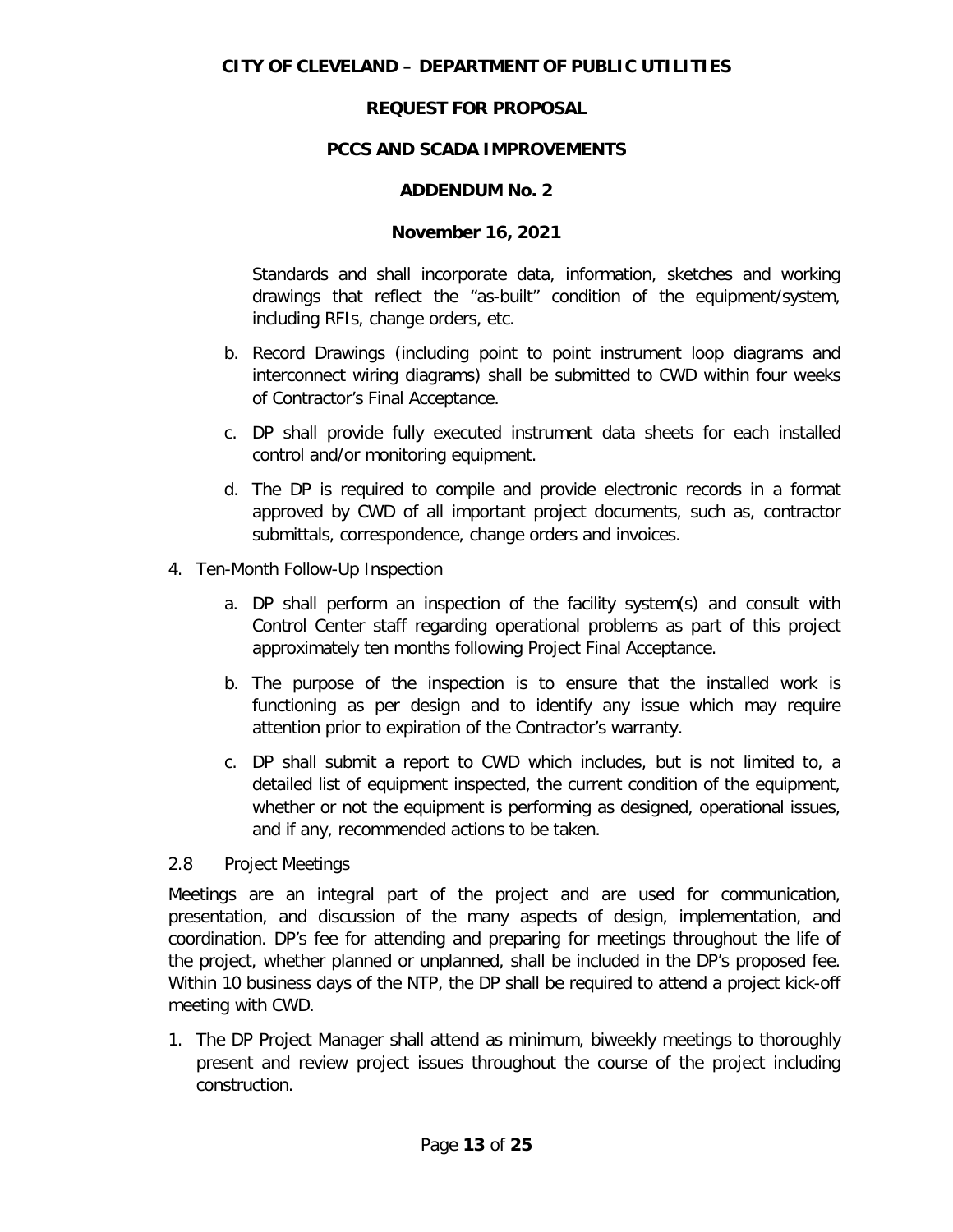# **PCCS AND SCADA IMPROVEMENTS**

### **ADDENDUM No. 2**

#### **November 16, 2021**

- 2. The DP RE shall participate in, as minimum, biweekly meetings during construction and closeout phases. RE shall participate in construction coordination meetings as requested by CWD.
- 3. Attendance at meetings by other design team members (subconsultants, discipline engineers, etc.) to discuss topics or issues is considered to be a typical design activity and shall not be considered for additional compensation.
- 4. The DP shall draft and distribute meeting minutes for all meetings in a format approved by CWD.
- 5. DP shall prepare for and participate in meetings with agencies and committees, including but not limited to the City's Planning Commission, and other City, Cuyahoga County, or State of Ohio organizations. Formal presentations, including mounted visual graphic boards, may be required.
- 2.9 Invoicing

DP shall submit a progress invoice every month, and shall submit one original and a copy. A PDF copy of the invoice is also required for recordkeeping.

- 1. Invoices shall be numbered sequentially beginning and shall include cover page, summary table, detailed invoice per task, summary table of labor costs, summary table of Other Direct Costs (Reimbursables), receipts, and other information deemed appropriate by CWD.
- 2. Reimbursable expenses submitted for charges incurred more than three calendar months prior to the period for which the invoice covers may not be considered for payment.
- 3. Actual timesheet from the prime consultant or the subconsultants shall be produced for auditing, if requested by CWD.
- 4. DP is responsible for including certification of payment made to its CSB subconsultants in accordance with OEO requirements. Copies of actual checks paid to CSB subconsultants, or approved alternative shall be included in the DP's invoice.
- 5. Compensation is based on average hourly rates and no change in labor rates is permitted throughout the life of the project, unless authorized by CWD in writing. Consultant shall furnish actual labor rates at the kickoff meeting to CWD's project manager in order to classify project staff in categories for compensation purposes. New labor categories other than those specified in the "Labor Rate Fee Table" may be created with CWD's approval.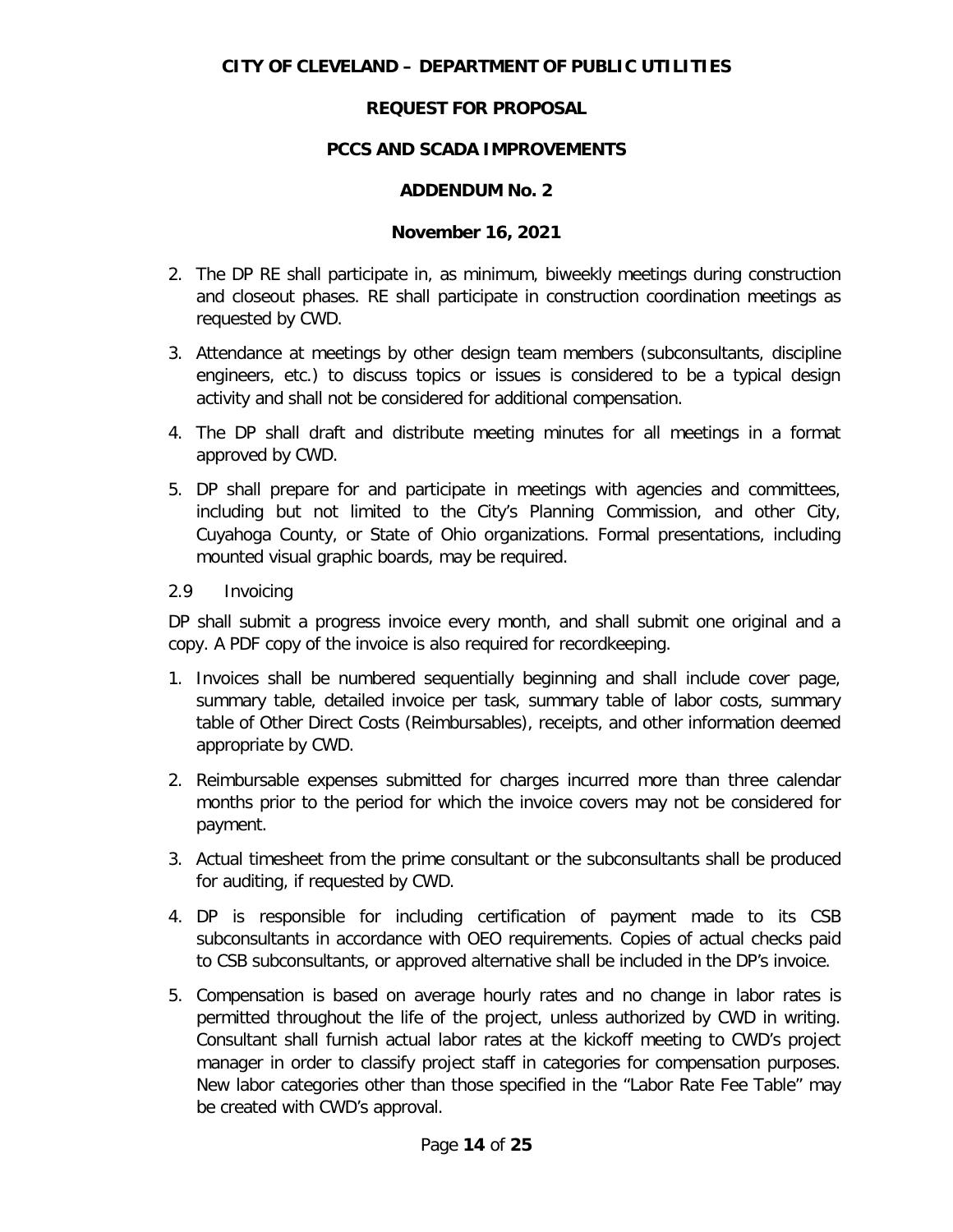# **PCCS AND SCADA IMPROVEMENTS**

# **ADDENDUM No. 2**

# **November 16, 2021**

- 6. Each approved Change Order to the Contract Documents shall be specifically identified and tracked as part of the invoice. Earned Value Milestones shall be created or revised as appropriate for each Change Order.
- 7. Base Work includes Task 1. Detailed Condition Assessment, Task 2. Standards and Specifications, Task 3. Nottingham and Baldwin Preliminary Design, Task 4. Nottingham and Baldwin Detailed Design, Task 5. Bidding and Award Assistance, Task 6. Construction Administration and Resident Engineering Support, Task 7. Commissioning plus Operations and Maintenance Manuals and Training, and Task 8. Project Closeout. After the kick-off meeting, the DP shall prepare a "schedule of values" for the base work fee to facilitate invoicing. The proposed "schedule" will require CWD approval.

Tasks 1-5 shall be considered "Earned Value" tasks. The fee for these tasks will not be changed (except by CWD change order), and compensation shall be based on the lesser of actual labor expense or percentage of actual progress. Before submission of its invoice, the DP shall seek approval of its earned value milestones from CWD's project manager.

### 2.10 Project Reporting

The DP shall submit to CWD a Monthly Report no later than the 15th of the following month for which payment is requested.

- 1. The DP shall submit one digital and one hard copy of the Monthly Report.
- 2. The Monthly Report shall include, but not be limited to a brief narrative description of the project, activities and accomplishments for the reported month, planned activities for the next month, identification of schedule concerns and variances, summary of budget status and variances, and key issues.
- 3. The Monthly Report shall include an updated schedule. Schedule progress shall be reported as percent complete.
- 4. Monthly Report shall include a table showing the cost estimate to complete each Task. These estimates shall match the "earned value" estimates used in the invoice for the month.
- 5. DP shall include in its Monthly Report the number of hours worked by minority, female, and City and Cuyahoga County resident staff as part of the DP's contract. This information is gathered by the City for statistical analysis only.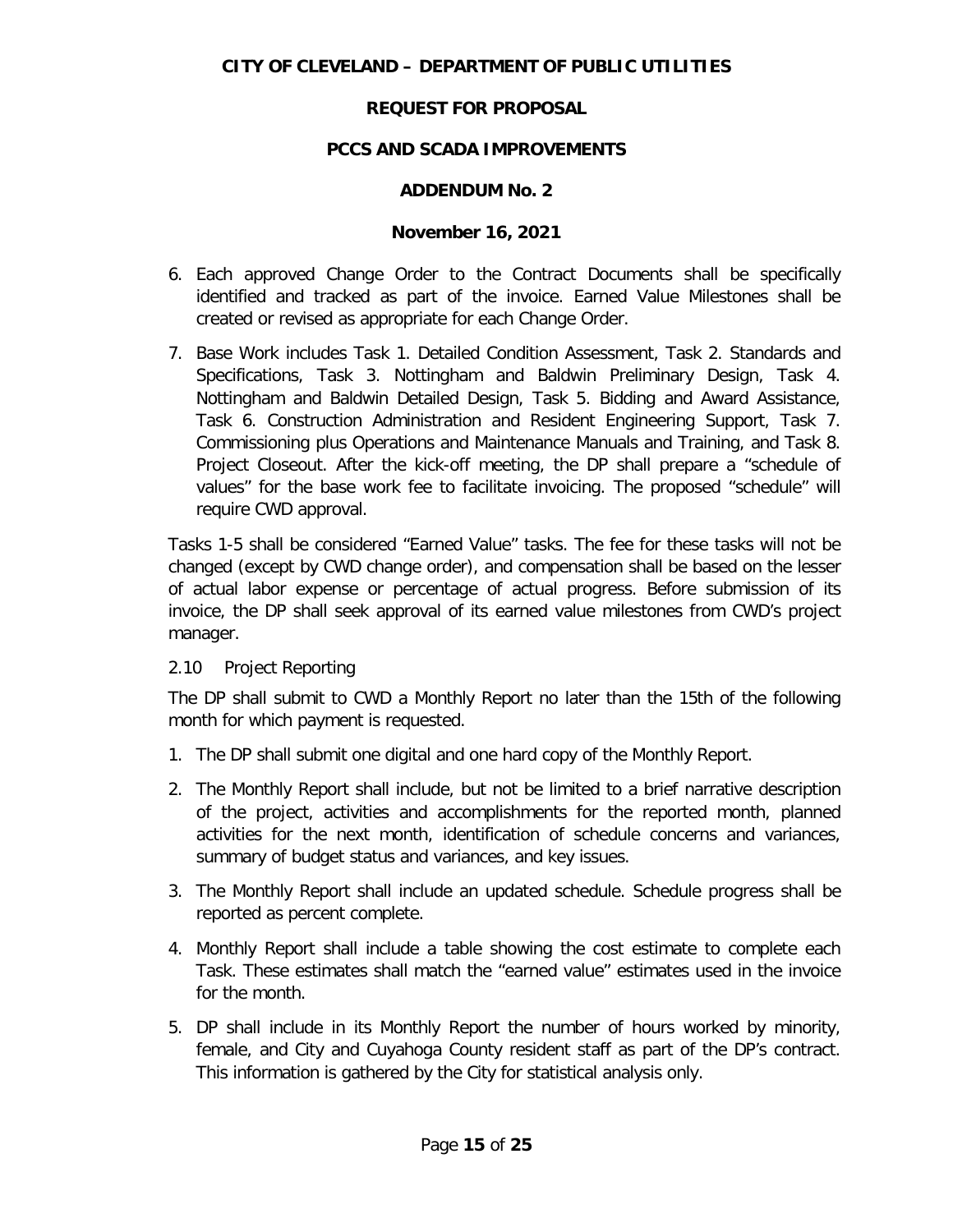# **CITY OF CLEVELAND – DEPARTMENT OF PUBLIC UTILITIES**

# **REQUEST FOR PROPOSAL**

# **PCCS AND SCADA IMPROVEMENTS**

### **ADDENDUM No. 2**

#### **November 16, 2021**

#### 2.11 Optional Work (Services)

DP may be asked to perform optional tasks other than the ones identified in the fee tables of Appendix G and described in Section 2. The optional work may be a study or extra design work related to the project.

The optional work shall be authorized by CWD in writing as a change order.

Should the DP be requested to perform an Optional Task, the staff hours shall be negotiated with the DP using the "Labor Rate Fee Table" of Appendix G.

Optional Tasks may be exercised, deleted, revised, reduced, or substituted at the discretion of CWD.

The City reserves the right to modify the scope of services at any time before execution of a contract to add, delete, or otherwise amend any item(s), as it deems necessary, in its sole judgment, and in the best interest of the City.

### **3. Section 3: Project Schedule and Deliverables**

Replace the entire Section 3 with the following:

#### 3.1 Project Schedule

CWD expects to sign a contract with the selected firm around the beginning of 2022. The contract shall stay open till the PCCS at each plant has been upgraded and commissioned

The following are proposed project milestones. The proposed durations reflect current estimates of elapsed time and do not necessarily indicate full-time effort.

| <b>Milestone</b>                             | Timing            |
|----------------------------------------------|-------------------|
| Notice to Proceed (NTP)                      | TBD               |
| Task 1: Detailed Condition Assessment        |                   |
| Kickoff meeting                              | 2 weeks from NTP  |
| Submit Detailed Condition Assessment         | 18 weeks from NTP |
| Receive CWD comments on Condition Assessment | 20 weeks from NTP |
| Task 2: Standards and Specifications         |                   |
| Submit Specs/Standards 60% design documents  | 36 weeks from NTP |
| Receive CWD comments on Specs/Standards 60%  | 38 weeks from NTP |
| Submit Specs/Standards 90% design documents  | 44 weeks from NTP |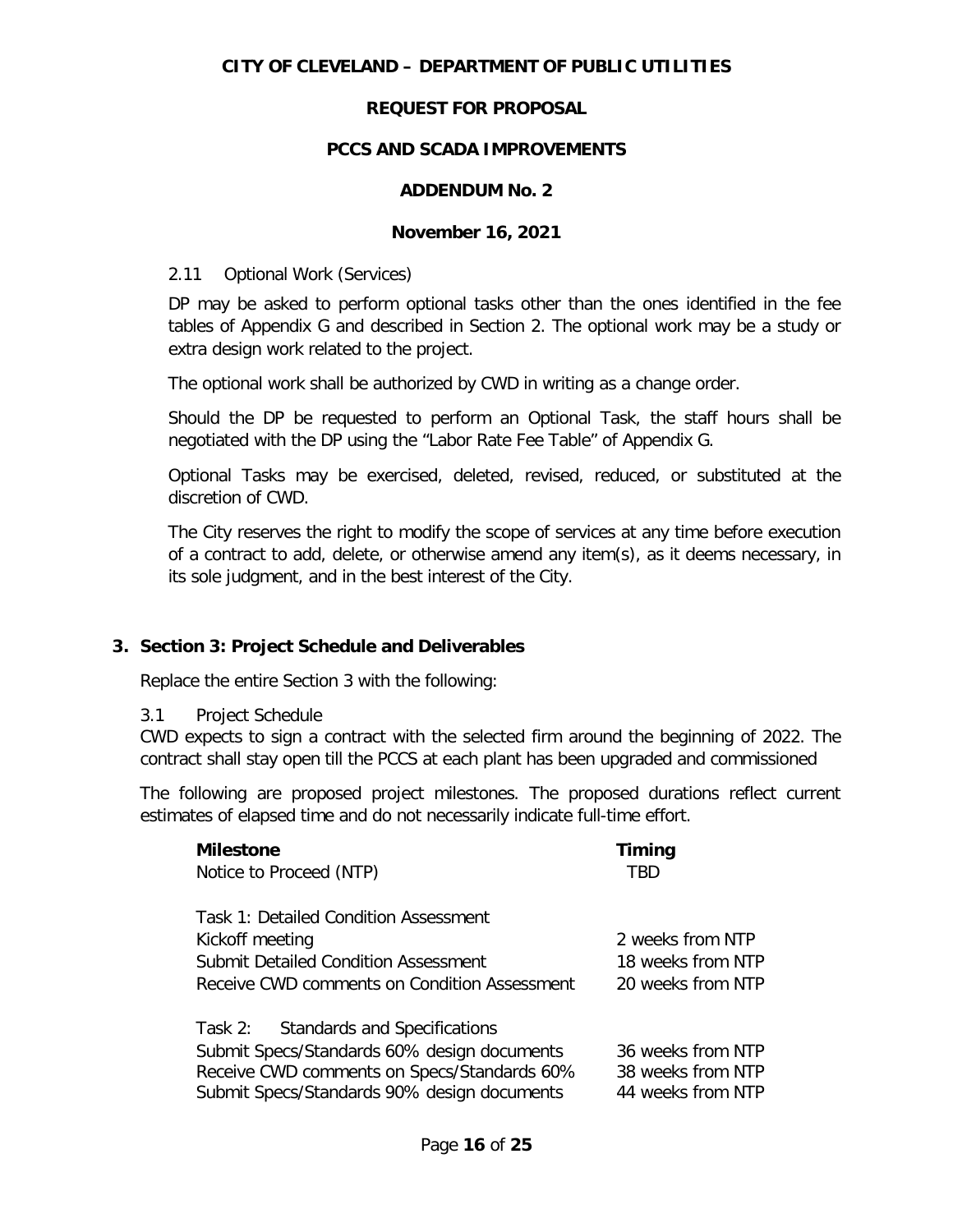### **PCCS AND SCADA IMPROVEMENTS**

#### **ADDENDUM No. 2**

### **November 16, 2021**

| Receive CWD comments on Specs/Standards 90%           | 46 weeks from NTP  |
|-------------------------------------------------------|--------------------|
| Submit Specs/Standards 100% design documents          | 48 weeks from NTP  |
| Task 3: PDR for Nottingham/Baldwin Plants             |                    |
| Submit Nottingham/Baldwin PDR                         | 62 weeks from NTP  |
| Receive CWD comments on PDR                           | 64 weeks from NTP  |
| Submit Nottingham/Baldwin 30% design                  | 74 weeks from NTP  |
| Receive CWD comments on 30% design                    | 76 weeks from NTP  |
| Task 4: Detailed Design for Nottingham/Baldwin Plants |                    |
| Submit Nottingham/Baldwin 60% design                  | 88 weeks from NTP  |
| Receive CWD comments on 60% design                    | 90 weeks from NTP  |
| Submit Nottingham/Baldwin 90% design                  | 102 weeks from NTP |
| Receive CWD comments on 90% submittal                 | 104 weeks from NTP |
| Submit Nottingham/Baldwin 100% bidding/design         | 106 weeks from NTP |
| Task 5: Bidding and Award Assistance                  | 90 Days            |
| Task 6: Construction Administration                   | 24 Months          |
| Task 7: Commissioning                                 | 60 Days            |
| Task 8: Closeout                                      | 12 Months          |
|                                                       |                    |

If at any time during the project, CWD should determine that the DP's progress is unsatisfactory toward meeting project goals (e.g., EVMs or Project Milestones), CWD may require the DP to submit a detailed recovery schedule and narrative description at no additional cost to the City. The recovery schedule shall address DP actions required to meet project terms and conditions (e.g., EVM dates) which may be determined to be in jeopardy.

### 3.2 Deliverables

CWD has established the following list of reports that the DP will be required to provide as deliverables. CWD reserves the right to modify the list of deliverables at any time before execution of a contract to add, delete, or otherwise amend any report or other deliverable, as it deems necessary, in its sole judgment, and in the best interest of CWD.

A. All work shall conform to CWD standards. After activities are completed as authorized in each task, the following items shall be submitted to the City, in hard copy and, where applicable, in electronic form (in the latest versions of MS Word®, AutoCAD®, MS Excel<sup>®</sup> or Adobe):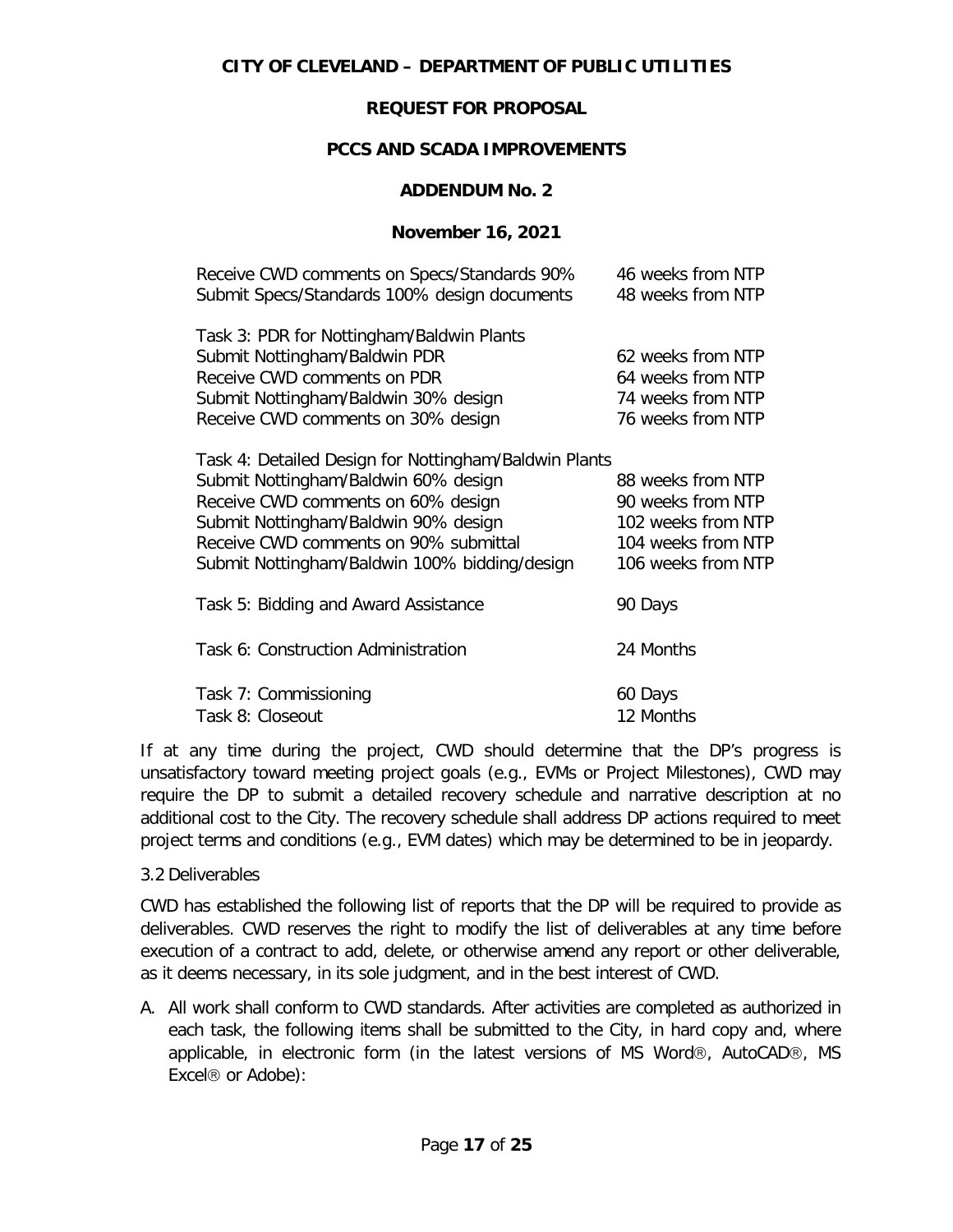# **CITY OF CLEVELAND – DEPARTMENT OF PUBLIC UTILITIES**

# **REQUEST FOR PROPOSAL**

# **PCCS AND SCADA IMPROVEMENTS**

### **ADDENDUM No. 2**

### **November 16, 2021**

- 1. Detailed Condition Assessment
- 2. Preliminary design report
- 3. 30% design for CWD review
- 4. 60% design for CWD review
- 5. 90% design for CWD review
- 6. Final (100%) plans and specifications for bidding.
- 7. Addenda to bidding documents as required during the bid phase.
- 8. CTC documents to be used during construction
- 9. Record drawings after construction, electronic records of essential project documents, and Operations and Maintenance manuals.
- 10. Collected information
- 11. Design notes and calculations
- 12. Inspection reports
- 13. All task correspondence
- 14. All other defined deliverables
- B. The City reserves the right to add related services as needed.
- C. Unless otherwise expressly provided, the term of the Agreement shall begin upon Notice to Proceed and, unless extended by City or unless sooner canceled or terminated under the provisions of the Agreement, shall expire when all required deliverables have been submitted to and approved by the Director and all other Services have been satisfactorily performed and accepted by the Director.

# **4. Section 4: Proposal Requirements**

Replace Section 4.3 Compensation with the following:

"Compensation amount shall be determined as defined in this RFP and as determined during contract negotiation. Compensation shall be based on an Earned Value basis and Average Hourly Rates for individuals assigned to the project and as proposed in the Fee Proposal (Appendix G), and approved reimbursable expenses. Invoices are required for these direct expenses.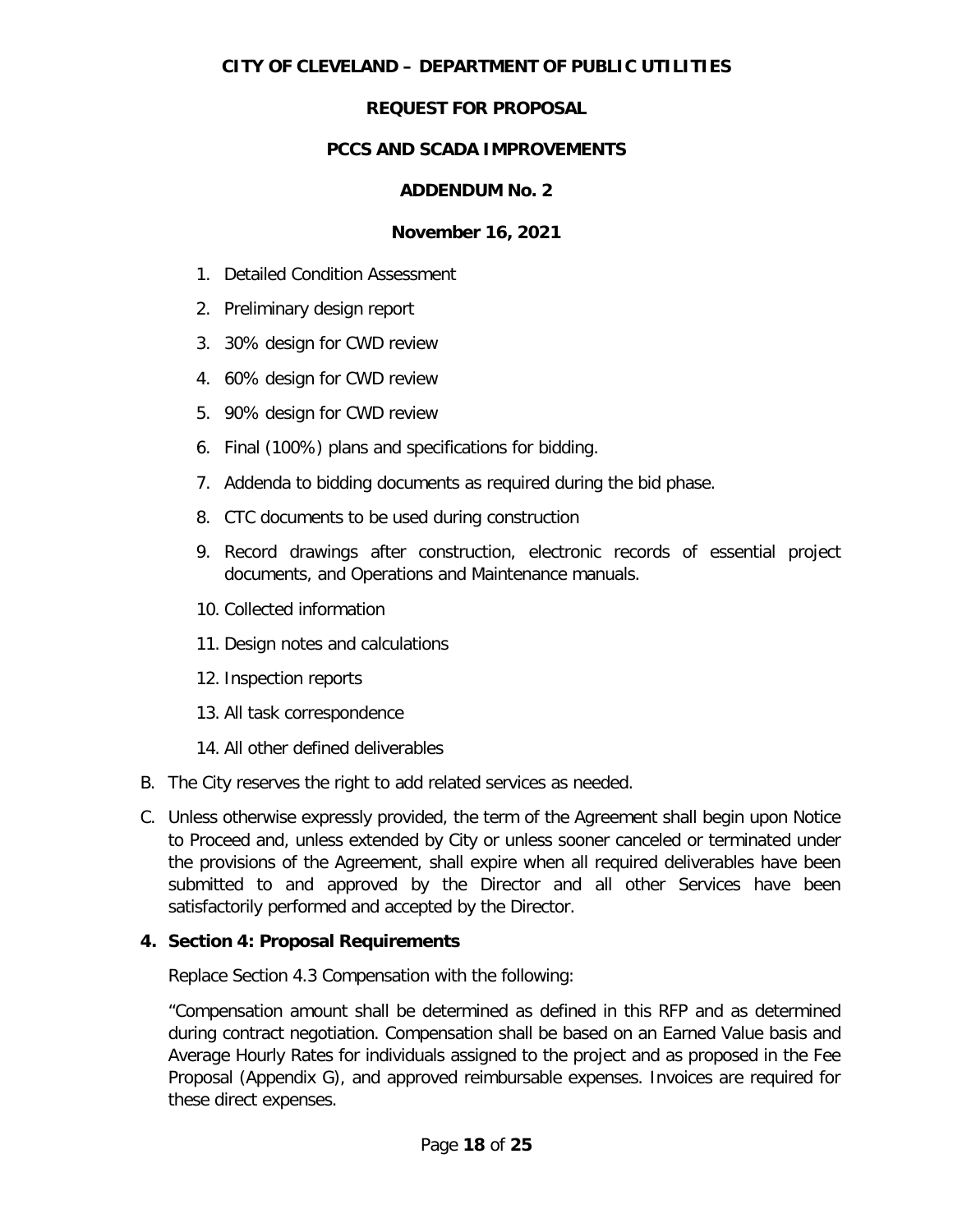# **PCCS AND SCADA IMPROVEMENTS**

### **ADDENDUM No. 2**

# **November 16, 2021**

Payments shall be made on the basis of eight labor tasks and other direct expenses (aka reimbursables) as stated in Section 2.

Tasks 1-5 shall be paid based on actual costs, capped at the bid amount; and Tasks 6-8 will be Time and Materials based on actual hours worked.

Tasks shall be assigned a Not-to-Exceed fee after NTP. The Not-to-Exceed fee shall be the total of the proposed labor fee and reimbursables, and formalized before work is started.

After the NTP the DP shall submit the following:

DP shall submit a Staffing Profile by Task and month, which reflects hours and associated cost required to complete each Task and month in which hours and cost are anticipated.

Tasks 1-5: Within thirty (30) calendar days of the NTP and prior to the DP's first invoice, DP shall submit its Cost-loaded schedule and Earned Value Milestone (EVM) definitions that define in discrete terms the deliverable to be provided, the schedule for submittal, and the amount of fee to be "earned" upon submittal. This will require CWD approval.

Task 6-8: The DP shall submit a list of its project team personnel and job classification, including subconsultants' personnel, and each person's Actual and Average Hourly Rate and the total hours estimated for the project. The rates shall conform to the fee table submitted with the proposal but rate classification and assignment of individual staff to any task will require CWD approval.

DP shall submit a Cost-loaded schedule (using MS Project) for Task completion. Schedule activities shall be at a discrete, subtask level of detail, which provides CWD the ability to adequately monitor and determine DP progress. Cost shall reflect each subtask labor and shall "roll up" to the Task not-to-exceed fee. Invoice approval shall be based on Earned Value.

Optional Tasks are defined in Section 2.11. CWD may elect to delete, substitute, reduce, or redefine these Optional Tasks as needed. The fee for Optional Tasks has been predefined and shall not affect the cost competitiveness of the proposal. If CWD chooses to exercise an Optional Task, the staff hours and fee shall be negotiated using the DP's actual hourly rates in the Agreement.

The DP shall be compensated for approved Reimbursable Expenses incurred in the interest of the project, in accordance with the City's Reimbursables Policy. No markup is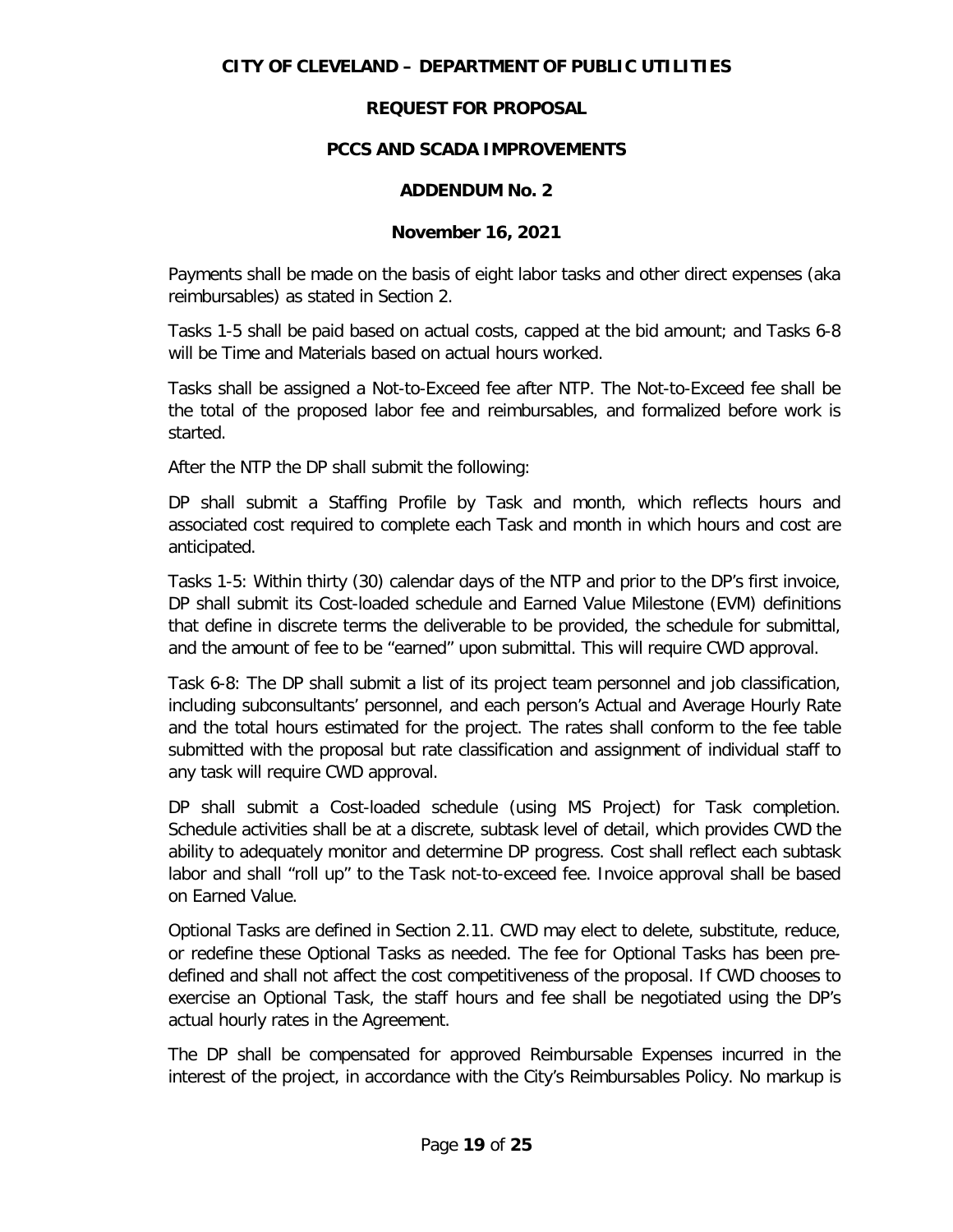### **PCCS AND SCADA IMPROVEMENTS**

#### **ADDENDUM No. 2**

#### **November 16, 2021**

permitted on reimbursable expenses. Expenses for individual items above \$10,000 require CWD approval in writing."

#### **5. Section 6: Proposal Content**

Replace Sections 6.6 with following:

#### "6.6 Technical Approach and Preliminary Project Plan

The Proposer's technical approach to the project is an important component of the selection. The proposal should concisely demonstrate the Proposer's understanding of the project and its method of accomplishing the scope of work in this section of the proposal. This shall include the key issues and challenges of this project and how they will be addressed. Key activities and approaches that improve the chances of success should be described. The Proposer may present information in their proposal that significantly enhances the management, accuracy, efficiency, or reliability of their work.

This section should also include a preliminary project plan describing how the proposer will achieve the intent and purpose of the preliminary design reports specified in Tasks 1 and 3, including scope, schedule, tasks, and key milestones. A budget should not be included in this section.

### **6. Section 7: Proposal Evaluation; Selection Criteria**

Replace 7.2 Scoring of Proposals with the following:

The City will score each Proposal in each of the following categories:

- a. Team experience/qualifications and past performance on similar projects
- b. Information provided in response to Sections 6.6, 6.7, 6.8, and any scenario question(s) posed;
- c. Proposed team organizational structure, responsibilities, management and technical approach, and utilization and qualifications of subconsultants;
- d. Quality of written presentation. (An oral presentation by the shortlisted firms may be requested by CWD);
- e. Acceptance of contract conditions and requirements;
- f. Availability of resources;
- g. Local presence in the Cleveland area;
- h. CSB participation; and
- i. Fees will not be considered in the technical evaluation.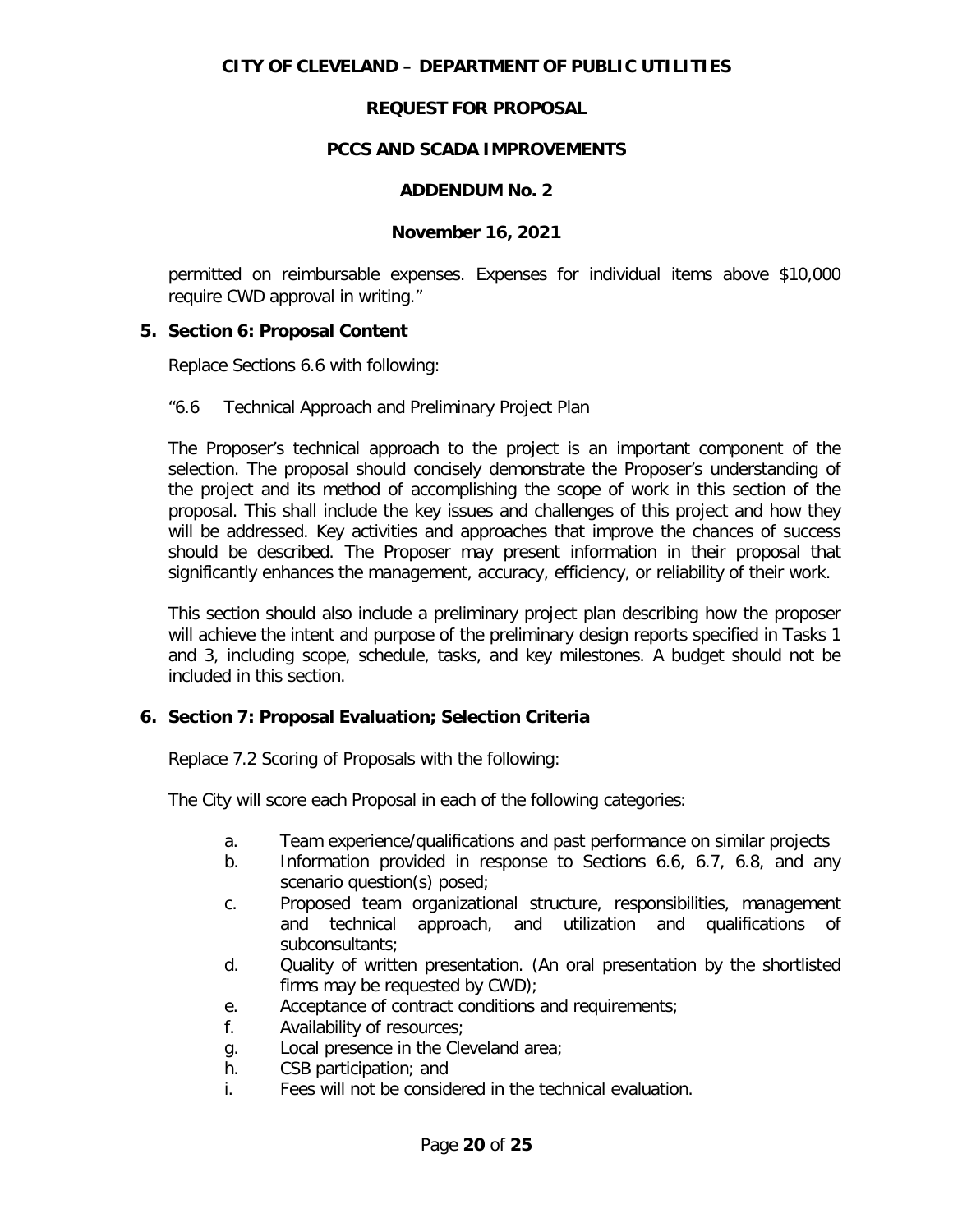#### **PCCS AND SCADA IMPROVEMENTS**

#### **ADDENDUM No. 2**

#### **November 16, 2021**

Proposals shall be evaluated first on technical qualifications and resources. Once rankings are established, the fee submittals shall be considered, and an appropriate score awarded for the estimated fee and multiplier in comparison with other proposing firms. A firm's involvement in any current litigation with the City will be taken into account during proposal evaluation.

The ratings are not intended or to be interpreted as a reflection of a Proposer's professional abilities. Instead, they reflect the City's best attempt to quantify each Proposer's ability to provide the services sought by the City and to meet the specific requirements of this RFP, for comparison purposes.

The criteria for the evaluation of proposals as stated above may be revised before any evaluation takes place.

#### **Changes to Appendix G – Fee Tables:**

1. Replace the original Appendix G with the attached Addendum No. 2 – Appendix G – Fee Tables.

#### **Answers to questions received:**

1. Is application programming included in the scope of work for this project? Are we to assume that the application programing work will be performed by the General Contractor's integrator (their sub) during construction and startup/commissioning?

Answer: Application programming is included in the scope, but shall be completed by qualified factory-trained Rockwell Automation representative.

2. The RFP mentions two groups, two projects, and two contracts. Does the RFP define work for one or two projects? If one project, please define the scope of work for the project. If two projects, please define the scope of work for each project.

Answer: The scope has been modified in Addendum 2. Group 2 has been removed from the scope.

3. Based on the number of past reports to review for this project and discrepancies noted above, can the time period to prepare and submit a proposal be extended by one or two weeks?

Answer: Due date was extended in Addendum No. 1.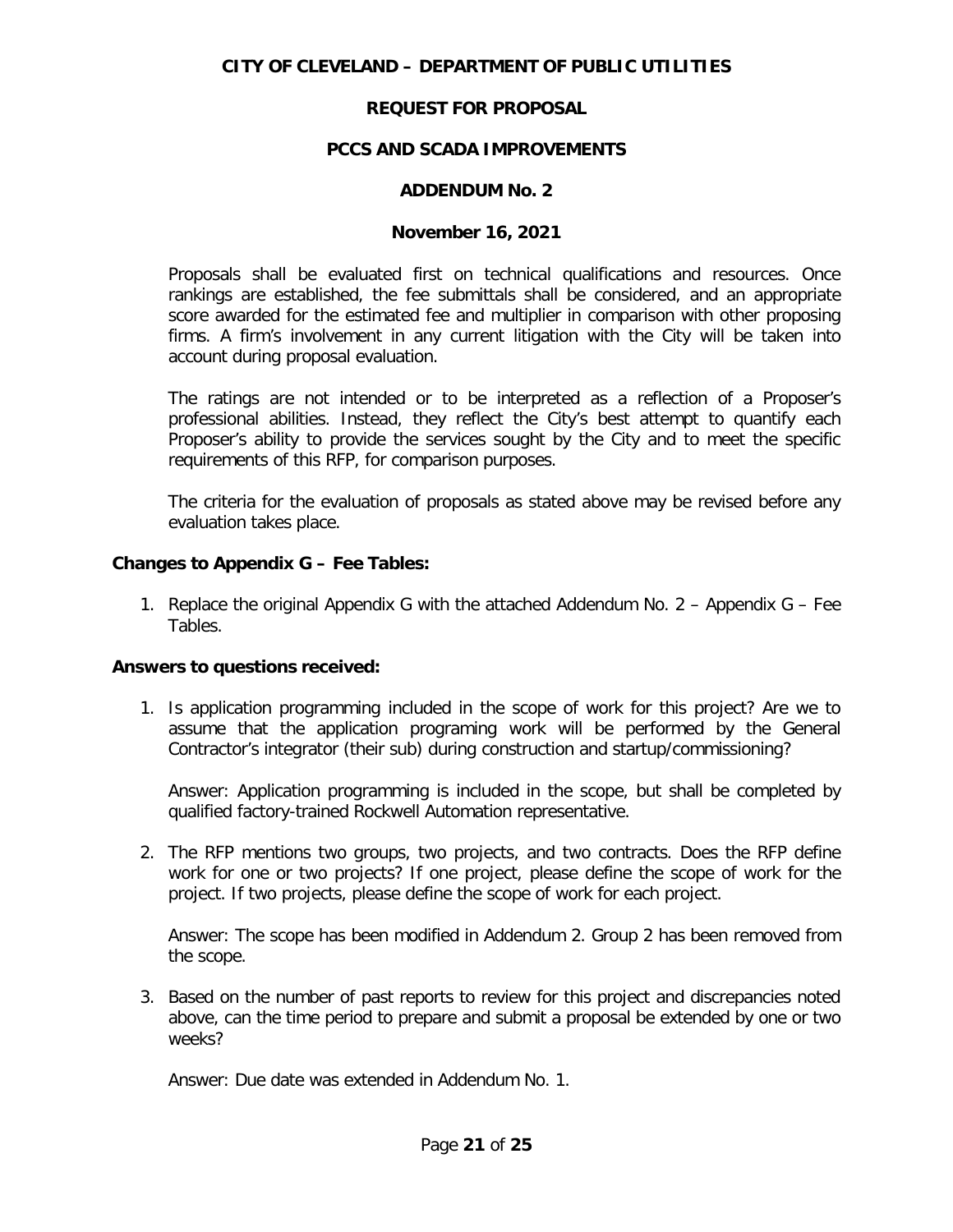#### **PCCS AND SCADA IMPROVEMENTS**

#### **ADDENDUM No. 2**

#### **November 16, 2021**

4. The RFP states the following on page 8: "The purpose of the PCCS and SCADA Improvements is to design the plant facilities and secondary sites, and related improvements and provide engineering services during the construction phase based upon the 2020 condition assessments (Appendices A, B, and C). As directed by the City, the selected DP shall prepare PDRs and detailed design and bidding documents for the PCCS at the four plants, the DCS and SCADA for various secondary sites. The DP shall assist the City through the bidding and construction phases." However, on page 9, the RFP also states:

"1. The PDR will summarize existing information to support the design of automation upgrade. Existing drawings and data are available electronically upon request. Prior reports provided in Appendices A and B."

"2. The PDR shall summarize in narrative format the existing conditions, perform cost comparisons, provide a list of equipment suppliers to be named, identify required plant outages, and provide a preliminary schedule for design and construction."

Should the PDR be based solely on 2020 condition assessment OR based on the above two points and the roadmap referenced as Appendix D? In other words, does CWD expect the DPs to complete a comprehensive field investigation of all facilities (and including all equipment) to document the current state of the PCCS (Appendix D) at all the facilities, or are we to make condition assumptions by spot-checking the sample size of equipment in the reports?

Answer: The scope has been modified in Addendum 2. See Task 1 definition, which requires detailed condition assessment of Nottingham and Baldwin Plants.

5. Appendix D identifies the development of "PCCS Control System Architecture Documentation."

Does this documentation include the PCCS architecture above the PLC level – area network and above, or does this document have to include network architecture from field level to the HMI/SCADA level including switches, routers, firewalls, etc.? Does CWD intend for the DP to prepare a full documentation of the complete architecture of all sites, or a limited documentation of only elements that we recommend be improved?

Answer: The network for PCCS is under the supervision of DPU-IT. It is currently being upgraded under their direction and should not be included in this project.

6. The RFP specifies a font size of 12 pt.

May we use a smaller font size for labeling graphic elements, such as picture captions, tables, diagrams, org charts, etc., as long as the narrative body copy text meets the 12pt requirement?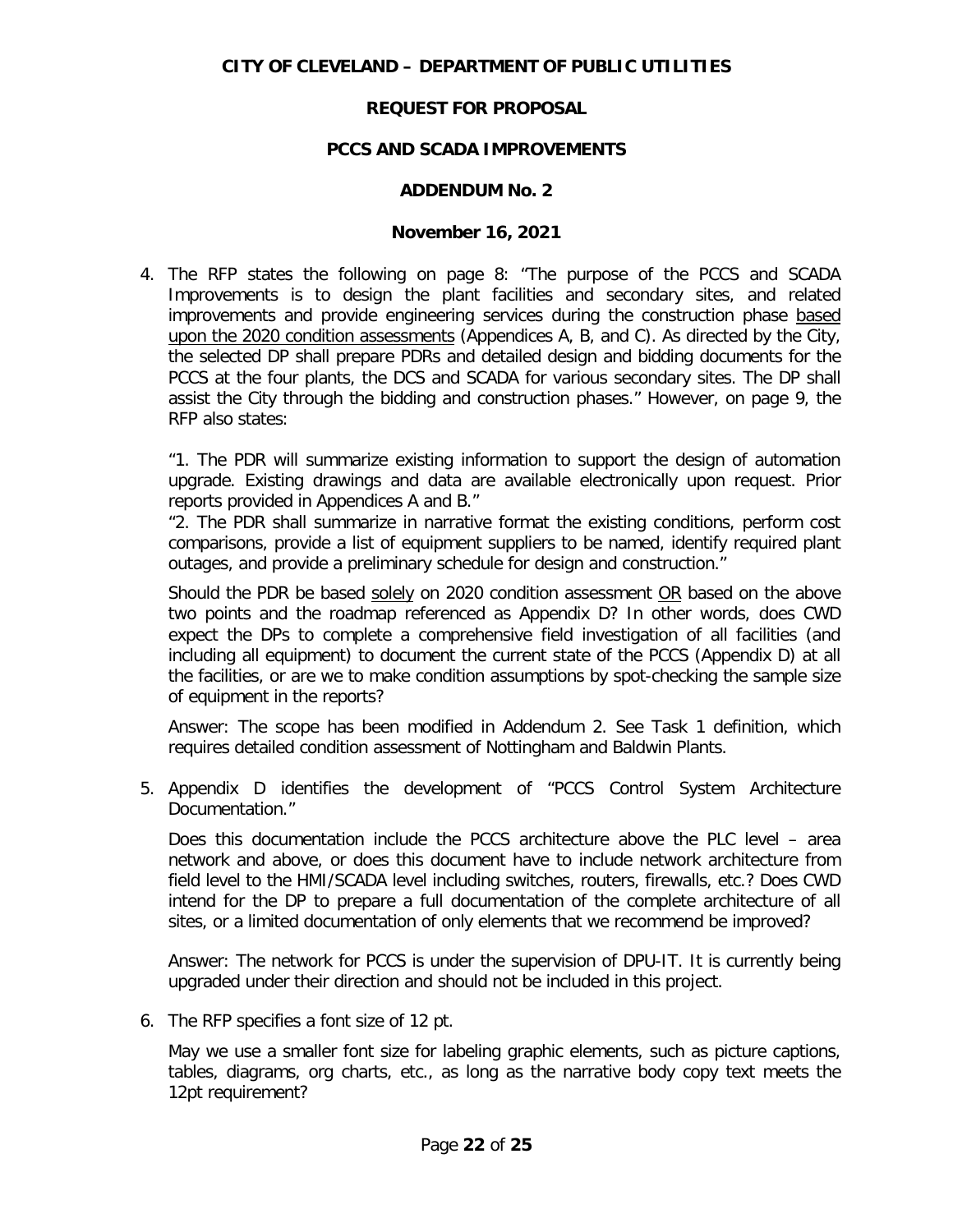## **CITY OF CLEVELAND – DEPARTMENT OF PUBLIC UTILITIES**

# **REQUEST FOR PROPOSAL**

# **PCCS AND SCADA IMPROVEMENTS**

# **ADDENDUM No. 2**

### **November 16, 2021**

Answer: Yes

7. It appears many of the fee proposal tables are mislabeled. For example, page 4 of 21 says "Task M1: Crown" where it should be "Task C1: Crown" and page 5 of 21 says "Task M1: SCADA and DCS" where it should be "Task S1: SCADA and DCS."

Does CWD intend to reissue forms to clarify, or may we recreate the forms to include the correct task names and notations?

Answer: Fee tables have been revised per the new task structure.

8. The Summary Fee Table (Exhibit G, page 21 of 21) does not include a column for Task SS1.

Should this task be included in the table or is there another way you would like us to incorporate Task SS1 fees?

Answer: Fee tables have been revised per the new task structure.

9. Are Fairmount and Kirtland Pumps Stations part of this project scope for PCCS and SCADA Improvements?

Answer: Yes. Fairmount and Kirtland Pump Stations are considered part of the Baldwin Plant.

- 10. Please confirm CWD's required deliverables expected for the project:
	- a. P&IDs for all areas or only updates to processes where controls are changed?

Answer: P&IDs required for updated areas only.

b. Instrument and I/O list intended additions

Answer: Instrument list for all recommended replacements and I/O list for updated areas only.

c. Network Architecture Drawings – for all plants complete or only for areas of upgrade/improvement?

Answer: Network drawings required for PLC to remote I/O.

d. Control Strategies – document all control strategies or only for areas of improvement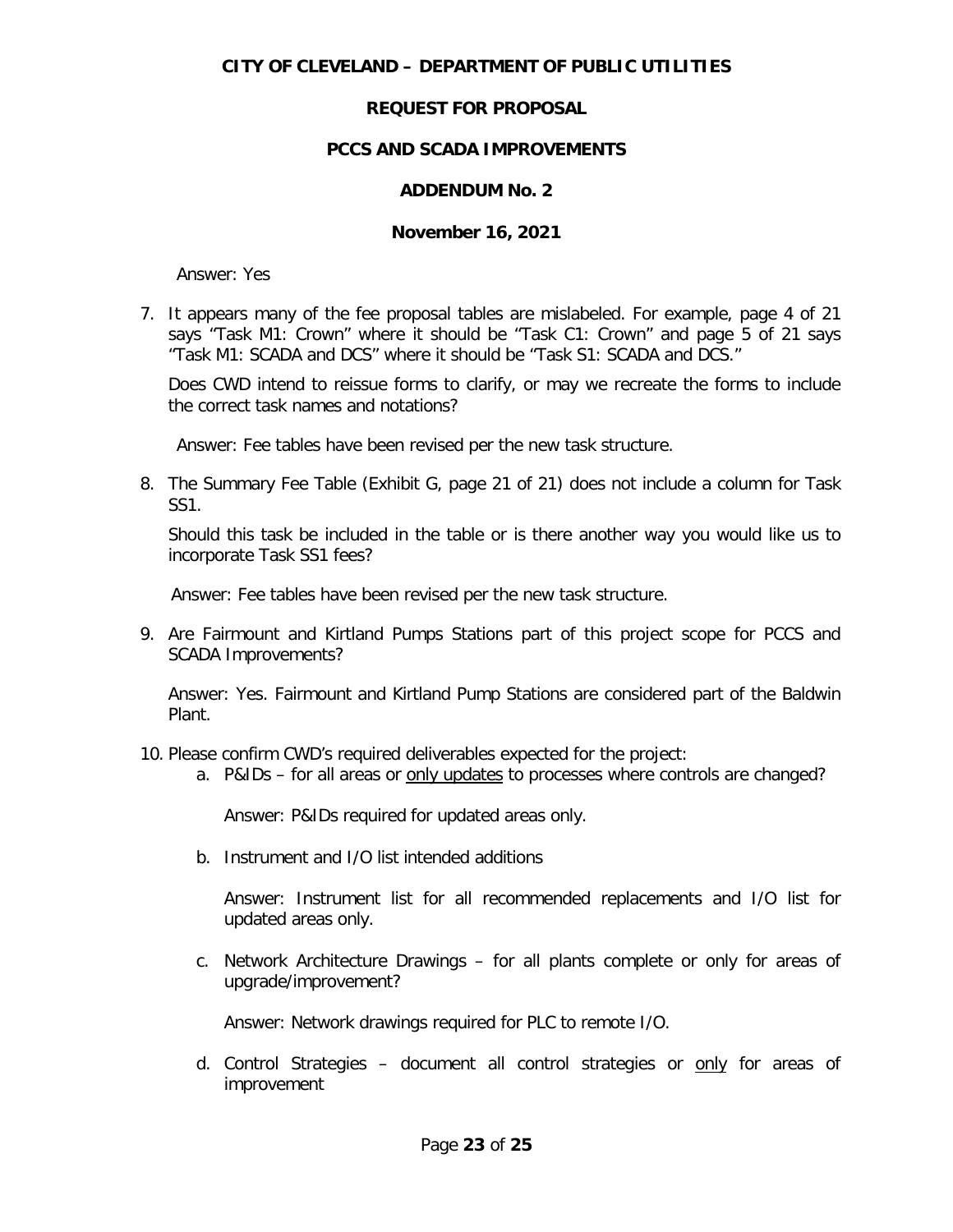# **CITY OF CLEVELAND – DEPARTMENT OF PUBLIC UTILITIES**

# **REQUEST FOR PROPOSAL**

# **PCCS AND SCADA IMPROVEMENTS**

### **ADDENDUM No. 2**

### **November 16, 2021**

Answer: Control strategies for upgraded/modified areas.

e. Any other updated documentation needed for future maintenance of the system

Answer: Control panel drawings should be provided to show any improvements.

11. Please confirm if Appendix D and all tasks associated with CIP projects in Appendix D (all 3 pages) are included in DP scope?

Answer: Appendix D should inform the preliminary scope of the project, but the scope shall evolve during the design of the project during tasks 1-4. The Detailed Condition Assessment will determine the preliminary design of the project.

12. As per Appendix D, projects CWD 1, CWD 2, CWD 3, CWD 4 and CWD 5 are listed to be performed by CWD.

Please confirm these projects are NOT included in the DP scope and no support services are required of the DP to complete them. Also please clarify that the five (5) CWD projects do not require any condition assessment.

Answer: DP shall assume all internal CWD project tasks in Appendix D shall be completed through this contract without the help of CWD personnel.

13. The RFP specifies that the PDR and detailed design for Group 1 entails Specs/Standards, Nottingham, Baldwin, and commonalities with all 4 plants.

Can CWD define what the intent is with regards to "commonalities" with all four (4) plants?

Answer: The scope has been modified in Addendum 2. The Commonalities PDR has been removed from the scope.

14. Section 6.6 of the RFP indicates a preliminary project plan should be included in the proposal response to identify how the proposer will achieve the intent and purpose of the preliminary design reports (PDR) for Nottingham and Baldwin.

Should the proposal response to the PDR specific to Nottingham and Baldwin only or all four (4) plants? What type of information/content connotates a 'preliminary project plan' in CWD's eyes, at minimum?

Answer: The scope has been modified in Addendum 2 and only includes the Nottingham and Baldwin plants. The DP's technical approach to the project would satisfy the requirement of a "preliminary project plan" in the proposal.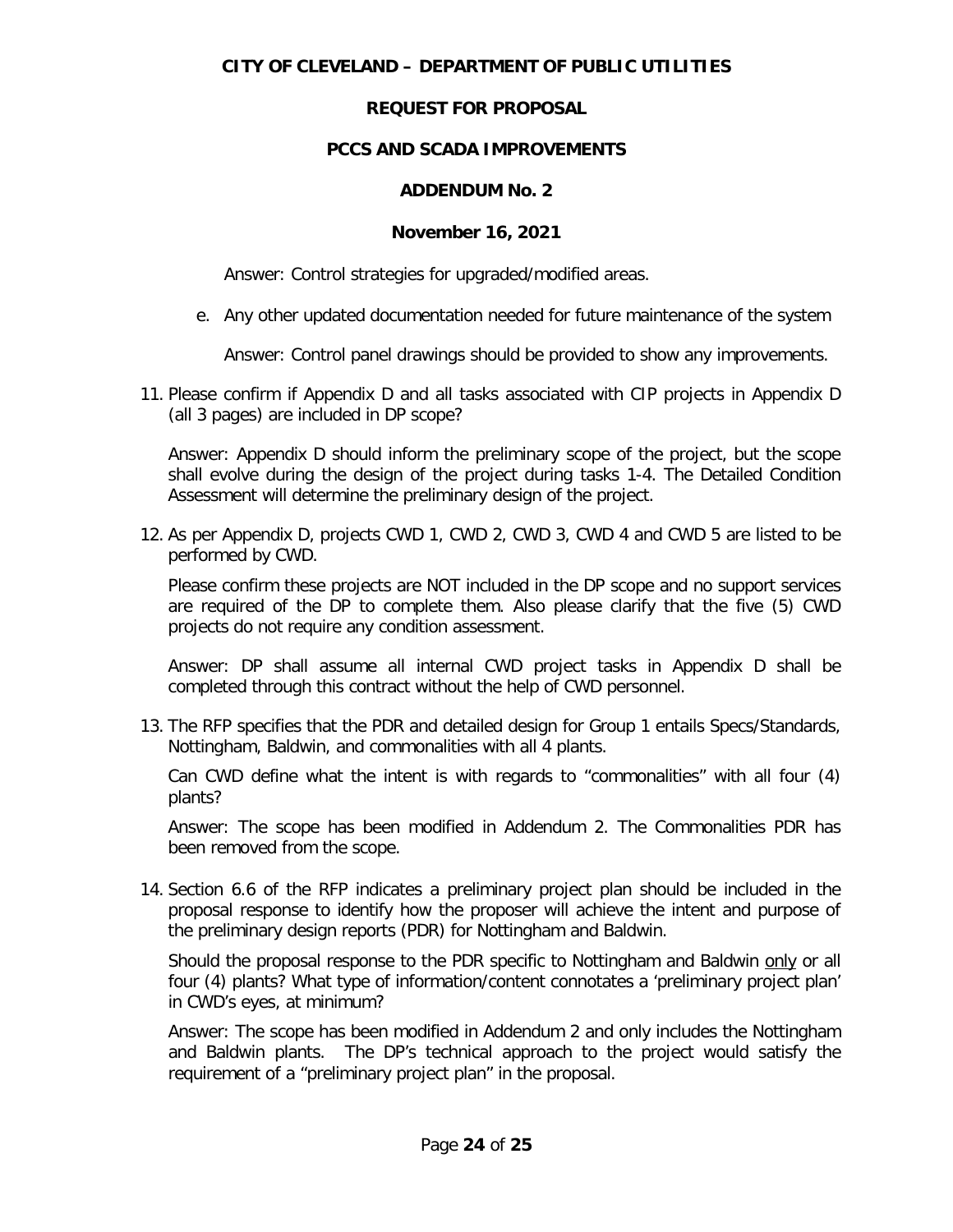#### **PCCS AND SCADA IMPROVEMENTS**

#### **ADDENDUM No. 2**

#### **November 16, 2021**

15. During the pre-proposal conference it was noted that Group 2 could be staggered by two (2) years.

Does this mean design and construction for Group 2 will be deferred or just construction? Should this proposal include the scope and fee for Group 2's Tasks 2, 3, and 4? Also, the RFP states that six (6) individual PDRs should be created simultaneously. Please confirm (in light of pre-proposal comments) this requirement remains in place.

Answer: The scope has been modified in Addendum 2. Group 2 has been removed from the scope.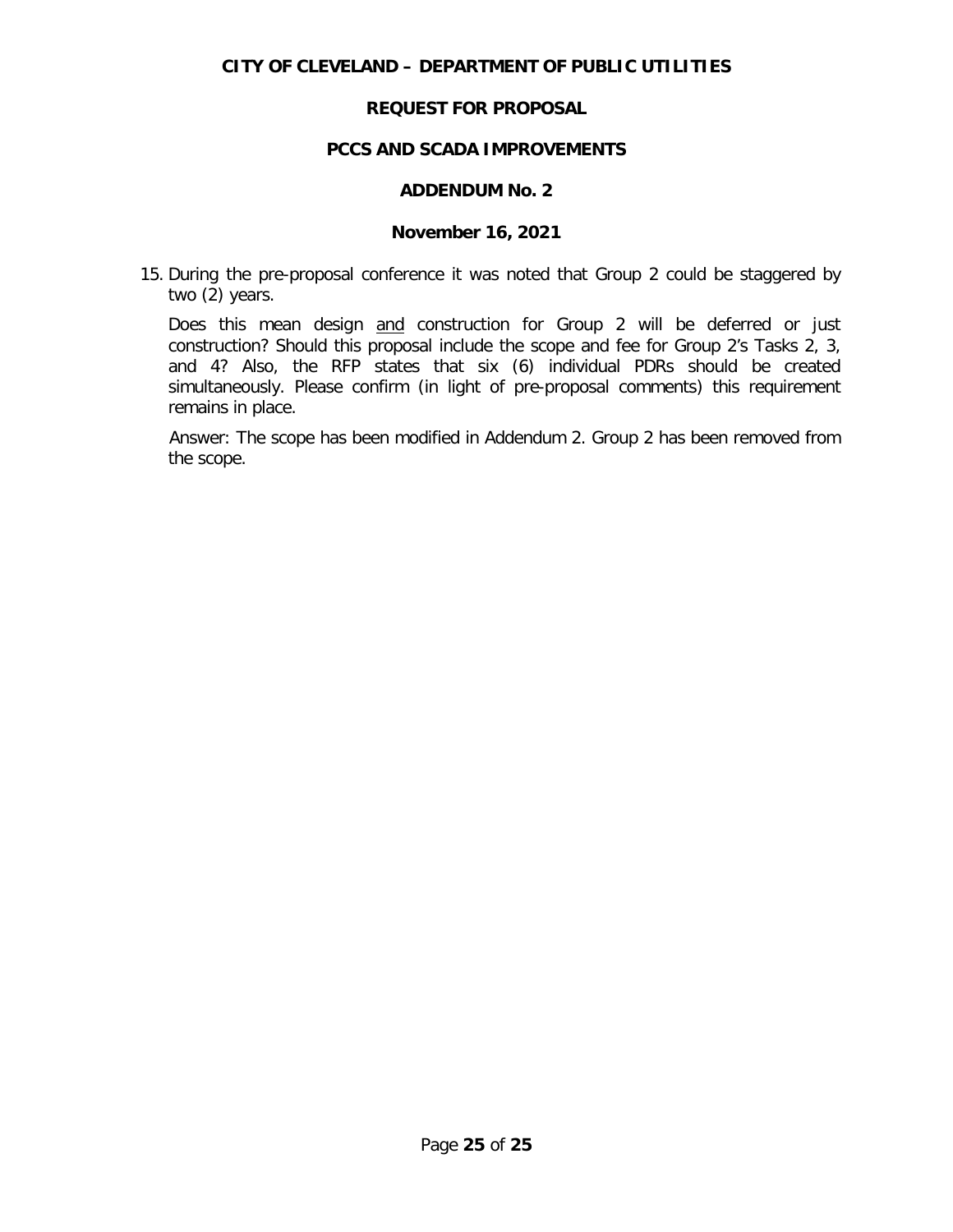|                  | Detailed Condition<br>Assessment<br>Task 1: | Task 2:<br>Standards/Specs | Preliminary<br>Task 3:<br>Design | Task 4:<br>Detailed Design | <b>Bidding and<br/>Award Assistance Subtotals</b><br>Task 5: |  |
|------------------|---------------------------------------------|----------------------------|----------------------------------|----------------------------|--------------------------------------------------------------|--|
| Prime Consultant |                                             |                            |                                  |                            |                                                              |  |
| Subconsultant #1 |                                             |                            |                                  |                            |                                                              |  |
| Subconsultant #2 |                                             |                            |                                  |                            |                                                              |  |
| Subconsultant #3 |                                             |                            |                                  |                            |                                                              |  |
| Subconsultant #4 |                                             |                            |                                  |                            |                                                              |  |
| Subconsultant #5 |                                             |                            |                                  |                            |                                                              |  |
| Subconsultant #6 |                                             |                            |                                  |                            |                                                              |  |
| Subtotal Subtask |                                             |                            |                                  |                            |                                                              |  |
|                  |                                             |                            |                                  |                            | Total                                                        |  |

**Proposer's Name: Authorized Signature:** Proposer's Name:<br>Authorized Signature:<br>Date: ADDENDUM No. 2 Page 1 of 5 ADDENDUM No. 2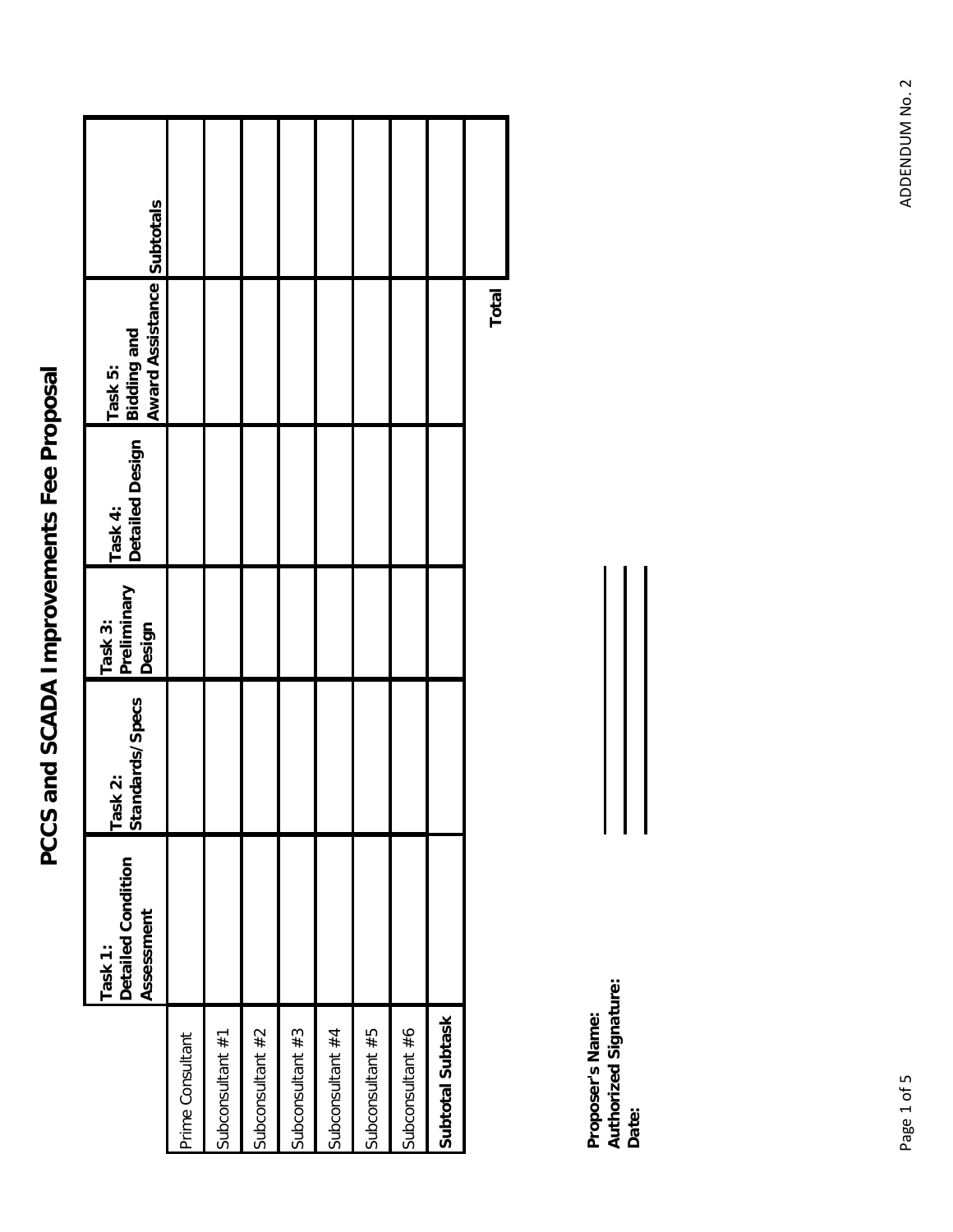|                            |                |       | Task 6: Constru |       | uction Administration & Resident Engineering Support |                  |               |               |                  |               |               |                  |               |
|----------------------------|----------------|-------|-----------------|-------|------------------------------------------------------|------------------|---------------|---------------|------------------|---------------|---------------|------------------|---------------|
|                            | Total          |       | Prime Consul    | tant  |                                                      | Subconsultant #1 |               |               | Subconsultant #2 |               |               | Subconsultant #3 |               |
| Discipline                 | Hours          | Hours | Rate            | Total | Hours                                                | Rate             | Total         | Hours         | Rate             | Total         | <b>Hours</b>  | Rate             | Total         |
| Resident Engineer          | 4160           |       |                 |       |                                                      |                  |               |               |                  |               |               |                  |               |
| Construction Inspector     | 8320           |       |                 |       |                                                      |                  |               |               |                  |               |               |                  |               |
| <b>I&amp;C</b> Engineer    | 500            |       |                 |       |                                                      |                  |               |               |                  |               |               |                  |               |
| Electrical Engineer        | 200            |       |                 |       |                                                      |                  |               |               |                  |               |               |                  |               |
| Staff Engineer (PE)        | $\overline{0}$ |       |                 |       |                                                      |                  |               |               |                  |               |               |                  |               |
| Entry Level Engineer (EIT) | 50             |       |                 |       |                                                      |                  |               |               |                  |               |               |                  |               |
| Clerical/Technical Support | 50             |       |                 |       |                                                      |                  |               |               |                  |               |               |                  |               |
| Contract Manager           | $\frac{8}{2}$  |       |                 |       | $\frac{4}{2}$                                        | $\frac{4}{2}$    | $\frac{1}{2}$ | $\frac{1}{2}$ | $\frac{1}{2}$    | $\frac{1}{2}$ | $\frac{1}{2}$ | $\sum_{i=1}^{n}$ | $\frac{1}{2}$ |
| Total                      |                |       |                 |       |                                                      |                  |               |               |                  |               |               |                  |               |
|                            |                |       |                 |       |                                                      |                  | ≃             |               |                  |               |               |                  |               |
|                            |                |       |                 |       |                                                      |                  |               |               |                  |               |               |                  |               |

Sheet Total  $(A + B + C + D) =$ 

(additional sheets can be used if necessary) Sheet Total (A+B+C+D)= (A+B+C+D161 to used if necessary)

(if additional sheets are  $Task Total =$ Task Total =

(if additional sheets are necessary) Note: Prime Consultant and all Sub Consultants hours must equal the Total Hours listed for each discipline. Any adjustment to each discipline will be Note: Prime Consultant and all Sub Consultants hours must equal the Total Hours listed for each discipline. Any adjustment to each discipline will be added/subtracted from the Prime's discipline total. added/subtracted from the Prime's discipline total.

Proposer's Name: **Proposer's Name:**

**Authorized Signature: Authorized Signature:**

**Date:**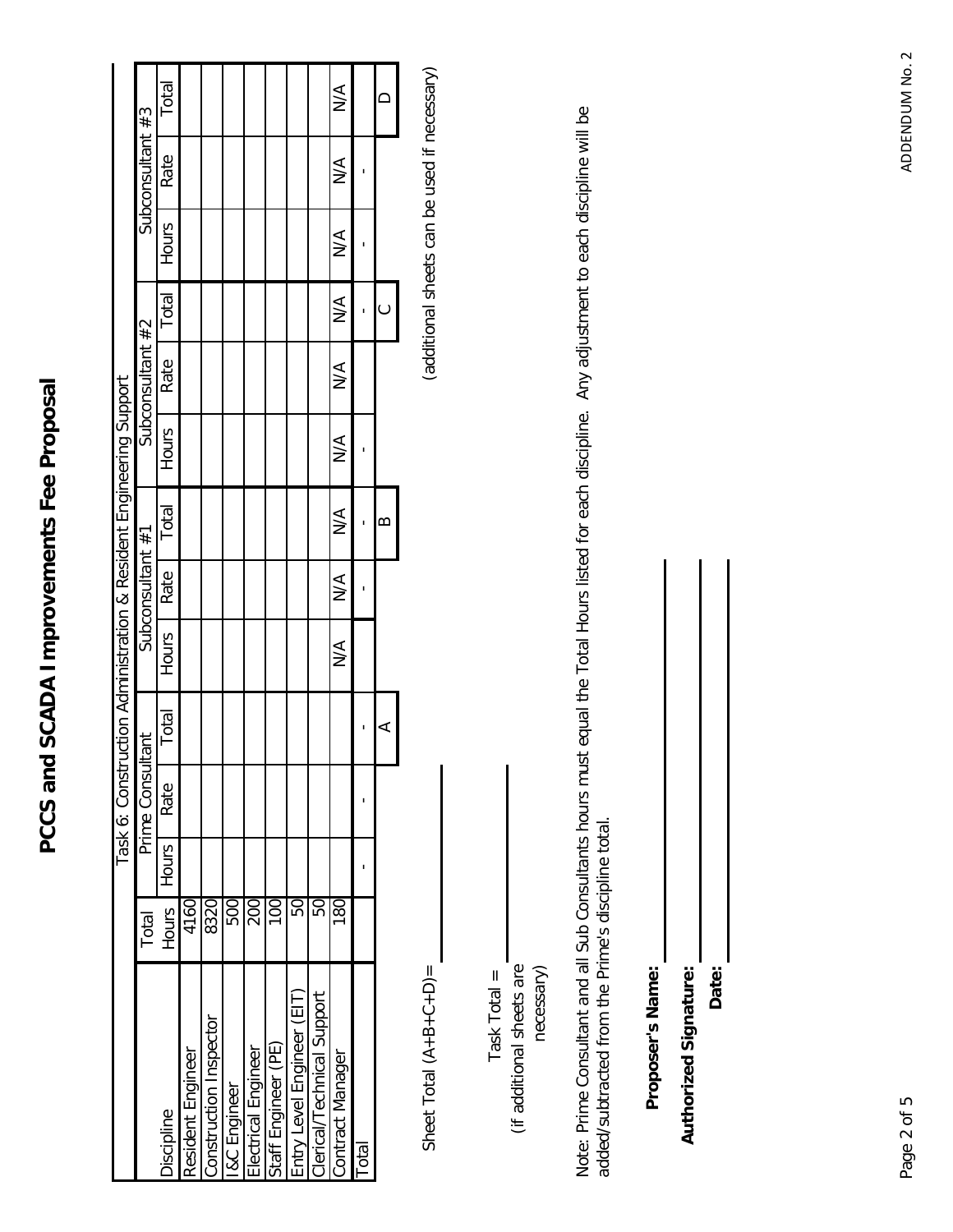|                           |                |                | Task 7: Commissioning, Operation & Maintenance Manuals & Training |       |                  |                  |               |                  |                  |                  |                  |                                              |        |
|---------------------------|----------------|----------------|-------------------------------------------------------------------|-------|------------------|------------------|---------------|------------------|------------------|------------------|------------------|----------------------------------------------|--------|
|                           | Total          |                | Prime Consul                                                      | tant  |                  | Subconsultant #1 |               |                  | Subconsultant #2 |                  |                  | Subconsultant #3                             |        |
| Discipline                | Hours          | <b>Hours</b>   | Rate                                                              | Total | <b>Hours</b>     | Rate             | Total         | Hours            | Rate             | Total            | Hours            | Rate                                         | Total  |
| Commissioning Work        |                |                |                                                                   |       |                  |                  |               |                  |                  |                  |                  |                                              |        |
| Resident Engineer         | 80             |                |                                                                   |       |                  |                  |               |                  |                  |                  |                  |                                              |        |
| Construction Inspector    | 120            |                |                                                                   |       |                  |                  |               |                  |                  |                  |                  |                                              |        |
| <b>I&amp;C</b> Engineer   | $\Omega$       |                |                                                                   |       |                  |                  |               |                  |                  |                  |                  |                                              |        |
| Electrical Field Engineer | 20             |                |                                                                   |       |                  |                  |               |                  |                  |                  |                  |                                              |        |
| Staff Engineer (PE)       | 20             |                |                                                                   |       |                  |                  |               |                  |                  |                  |                  |                                              |        |
|                           |                |                |                                                                   |       |                  |                  |               |                  |                  |                  |                  |                                              |        |
| <b>O&amp;M Manuals</b>    |                |                |                                                                   |       |                  |                  |               |                  |                  |                  |                  |                                              |        |
| Resident Engineer         | 16             |                |                                                                   |       |                  |                  |               |                  |                  |                  |                  |                                              |        |
| Staff Engineer (PE)       | $\overline{0}$ |                |                                                                   |       |                  |                  |               |                  |                  |                  |                  |                                              |        |
| Entry Level Engineer (EIT | S9             |                |                                                                   |       |                  |                  |               |                  |                  |                  |                  |                                              |        |
|                           |                |                |                                                                   |       |                  |                  |               |                  |                  |                  |                  |                                              |        |
| Training                  |                |                |                                                                   |       |                  |                  |               |                  |                  |                  |                  |                                              |        |
| Resident Engineer         | $\overline{0}$ |                |                                                                   |       |                  |                  |               |                  |                  |                  |                  |                                              |        |
| Staff Engineer (PE)       | $\overline{0}$ |                |                                                                   |       |                  |                  |               |                  |                  |                  |                  |                                              |        |
|                           |                |                |                                                                   |       |                  |                  |               |                  |                  |                  |                  |                                              |        |
| Contract Manager          | $\Omega$       |                |                                                                   |       | $\sum_{i=1}^{n}$ | $\sum_{i=1}^{n}$ | $\frac{1}{2}$ | $\sum_{i=1}^{n}$ | $\sum_{i=1}^{n}$ | $\sum_{i=1}^{n}$ | $\sum_{i=1}^{n}$ | $\sum_{i=1}^{n}$                             | $\leq$ |
| Total                     |                | $\blacksquare$ | 1                                                                 |       | $\blacksquare$   | ı                |               | ı                | ı                |                  |                  |                                              |        |
|                           |                |                |                                                                   | ⋖     |                  |                  | ≃             |                  |                  | $\circ$          |                  |                                              | ≏      |
|                           |                |                |                                                                   |       |                  |                  |               |                  |                  |                  |                  | (additional sheets can be used if necessary) |        |

Sheet Total  $(A + B + C + D) =$ Sheet  $Total (A+B+C+D)$ =

Task Total  $=$ Task Total =

(if additional sheets are (if additional sheets are

necessary)

Note: Prime Consultant and all Sub Consultants hours must equal the Total Hours listed for each discipline. Any adjustment to each discipline will be Note: Prime Consultant and all Sub Consultants hours must equal the Total Hours listed for each discipline. Any adjustment to each discipline will be added/subtracted from the Prime's discipline total. added/subtracted from the Prime's discipline total.

| Proposer's Name: | <b>Authorized Signature:</b> | Date: |  |
|------------------|------------------------------|-------|--|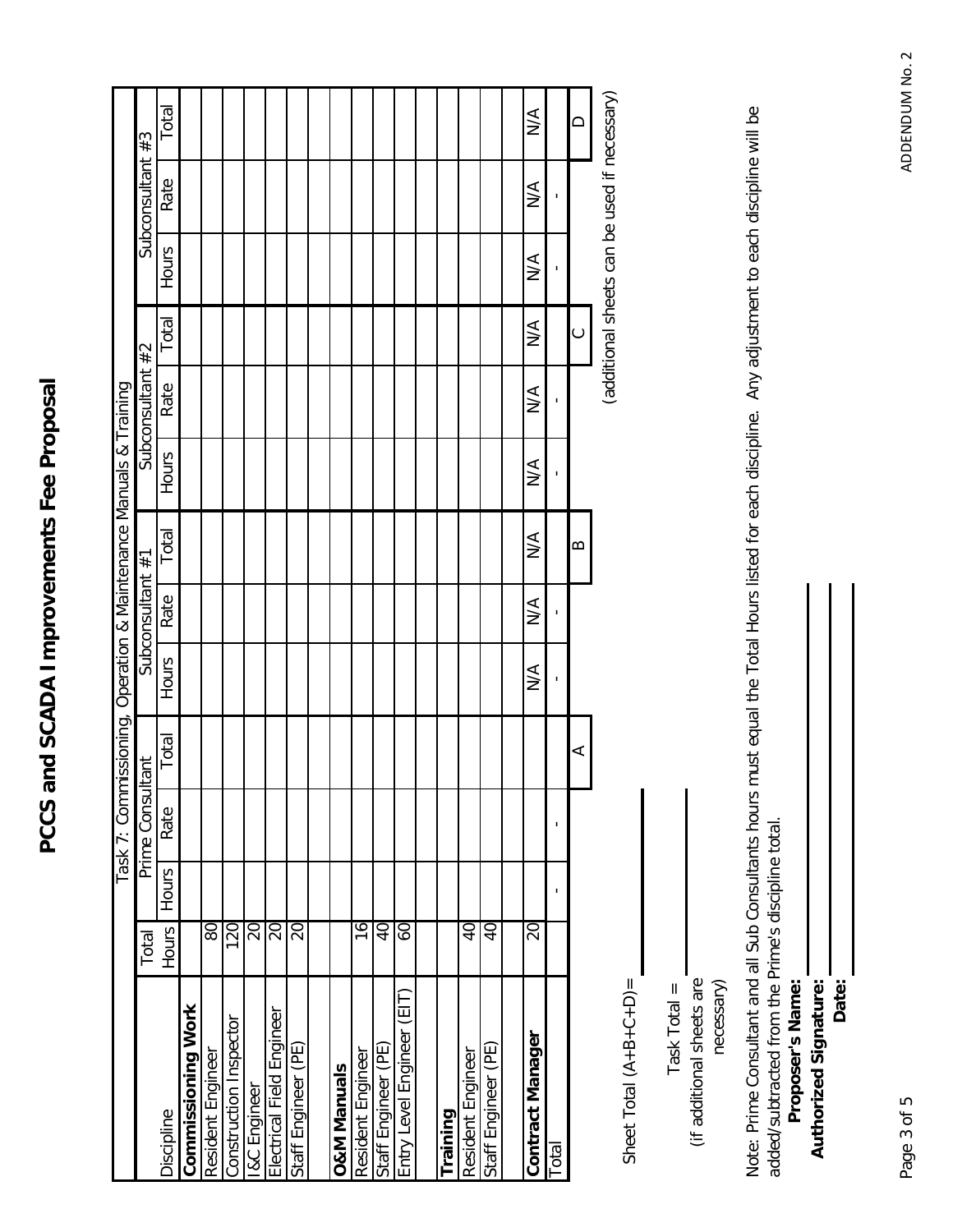|                            |                          |              |               |       | Task 8: Project Closeout |                  |                  |                  |                  |               |                  |                  |                  |
|----------------------------|--------------------------|--------------|---------------|-------|--------------------------|------------------|------------------|------------------|------------------|---------------|------------------|------------------|------------------|
|                            | Total                    |              | Prime Consult | tant  |                          | Subconsultant #1 |                  |                  | Subconsultant #2 |               |                  | Subconsultant #3 |                  |
| Discipline                 | Hours                    | <b>Hours</b> | Rate          | Total | Hours                    | Rate             | Total            | Hours            | Rate             | Total         | Hours            | Rate             | Total            |
| Punch List Work            |                          |              |               |       |                          |                  |                  |                  |                  |               |                  |                  |                  |
| Resident Engineer          | 32                       |              |               |       |                          |                  |                  |                  |                  |               |                  |                  |                  |
| Construction Inspector     | 48                       |              |               |       |                          |                  |                  |                  |                  |               |                  |                  |                  |
| Staff Engineer (PE)        | $\frac{6}{2}$            |              |               |       |                          |                  |                  |                  |                  |               |                  |                  |                  |
|                            |                          |              |               |       |                          |                  |                  |                  |                  |               |                  |                  |                  |
| Record Drawings            |                          |              |               |       |                          |                  |                  |                  |                  |               |                  |                  |                  |
| Resident Engineer          | 20                       |              |               |       |                          |                  |                  |                  |                  |               |                  |                  |                  |
| I&C Engineer               | $\frac{2}{3}$            |              |               |       |                          |                  |                  |                  |                  |               |                  |                  |                  |
| Staff Engineer (PE)        | $\frac{6}{1}$            |              |               |       |                          |                  |                  |                  |                  |               |                  |                  |                  |
| Entry Level Engineer (EIT) | $\overline{0}$           |              |               |       |                          |                  |                  |                  |                  |               |                  |                  |                  |
| Clerical/Technical Support | $\infty$                 |              |               |       |                          |                  |                  |                  |                  |               |                  |                  |                  |
|                            |                          |              |               |       |                          |                  |                  |                  |                  |               |                  |                  |                  |
| Other Project Records      |                          |              |               |       |                          |                  |                  |                  |                  |               |                  |                  |                  |
| Resident Engineer          | $\overline{\mathcal{L}}$ |              |               |       |                          |                  |                  |                  |                  |               |                  |                  |                  |
| Staff Engineer (PE)        | $\frac{6}{1}$            |              |               |       |                          |                  |                  |                  |                  |               |                  |                  |                  |
| Entry Level Engineer (EIT  | $\overline{Q}$           |              |               |       |                          |                  |                  |                  |                  |               |                  |                  |                  |
| Clerical Support           | $\infty$                 |              |               |       |                          |                  |                  |                  |                  |               |                  |                  |                  |
|                            |                          |              |               |       |                          |                  |                  |                  |                  |               |                  |                  |                  |
| 10 Month Inspection        |                          |              |               |       |                          |                  |                  |                  |                  |               |                  |                  |                  |
| Resident Engineer          | 24                       |              |               |       |                          |                  |                  |                  |                  |               |                  |                  |                  |
| Staff Engineer (PE)        | $\overline{a}$           |              |               |       |                          |                  |                  |                  |                  |               |                  |                  |                  |
| Clerical Support           | $\infty$                 |              |               |       |                          |                  |                  |                  |                  |               |                  |                  |                  |
|                            |                          |              |               |       |                          |                  |                  |                  |                  |               |                  |                  |                  |
| Contract Manager           | $\overline{c}$           |              |               |       | $\sum_{i=1}^{n}$         | $\sum_{i=1}^{n}$ | $\sum_{i=1}^{n}$ | $\sum_{i=1}^{n}$ | $\sum_{i=1}^{n}$ | $\frac{4}{2}$ | $\sum_{i=1}^{n}$ | $\sum_{i=1}^{n}$ | $\sum_{i=1}^{n}$ |
| Total                      |                          | ٠            |               |       | ı                        |                  |                  | J,               |                  |               |                  |                  |                  |
|                            |                          |              |               | ⋖     |                          |                  | ≃                |                  |                  | ပ             |                  |                  | ≏                |
|                            |                          |              |               |       |                          |                  |                  |                  |                  |               |                  |                  |                  |

(additional sheets can be used if necessary) (additional sheets can be used if necessary)

Note: Prime Consultant and all Sub Consultants hours must equal the Total Hours listed for each discipline. Any adjustment to each discipline will be Note: Prime Consultant and all Sub Consultants hours must equal the Total Hours listed for each discipline. Any adjustment to each discipline will be added/subtracted from the Prime's discipline total. added/subtracted from the Prime's discipline total.

**Date:** Proposer's Name: Authorized Signature: **Proposer's Name: Authorized Signature:**